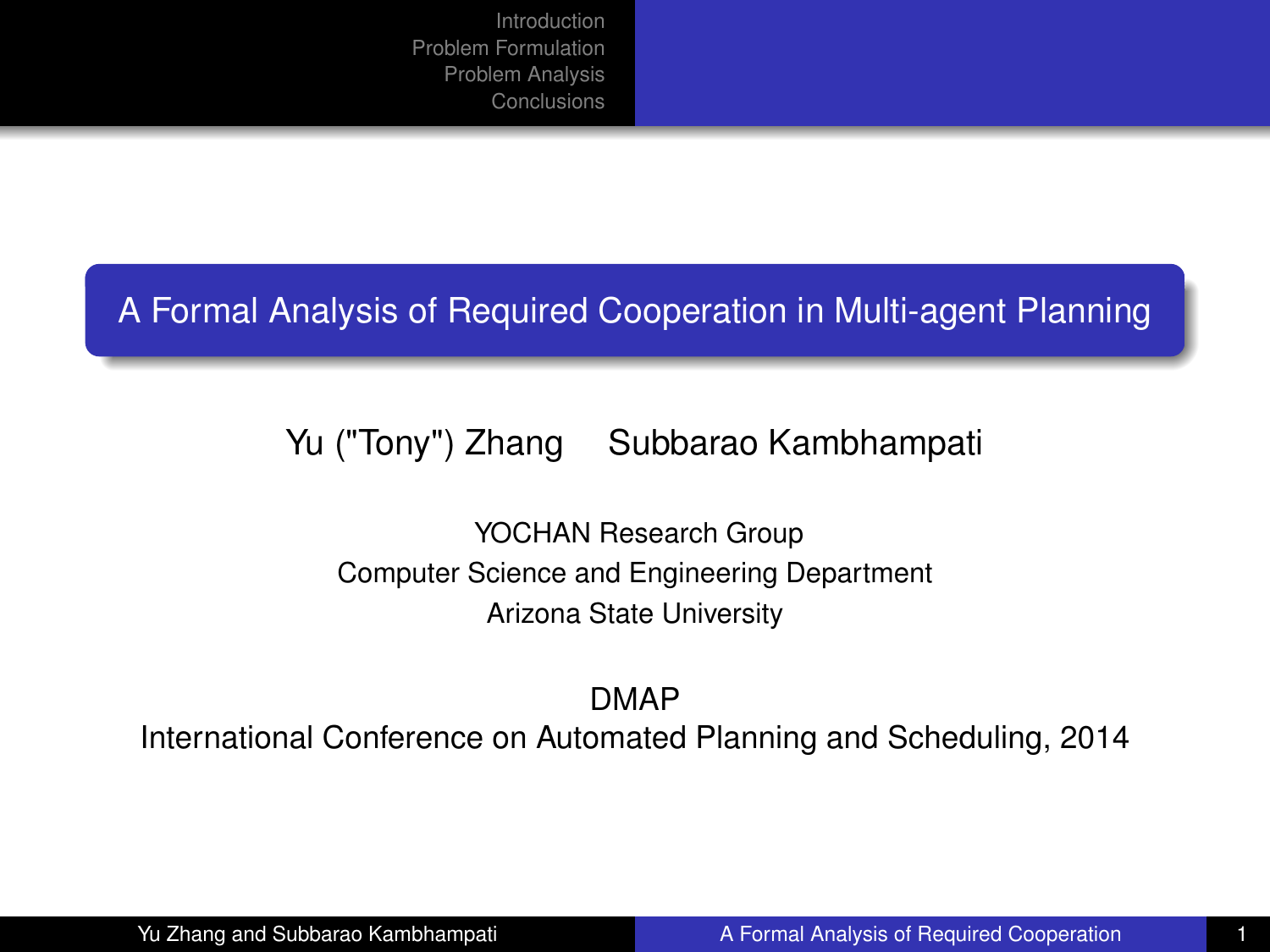<span id="page-1-0"></span>**[Background](#page-1-0) [Motivations](#page-2-0)** 

## Multi-agent Planning



Through planning for cooperation, multi-agent systems can achieve tasks that are unachievable by single-agent systems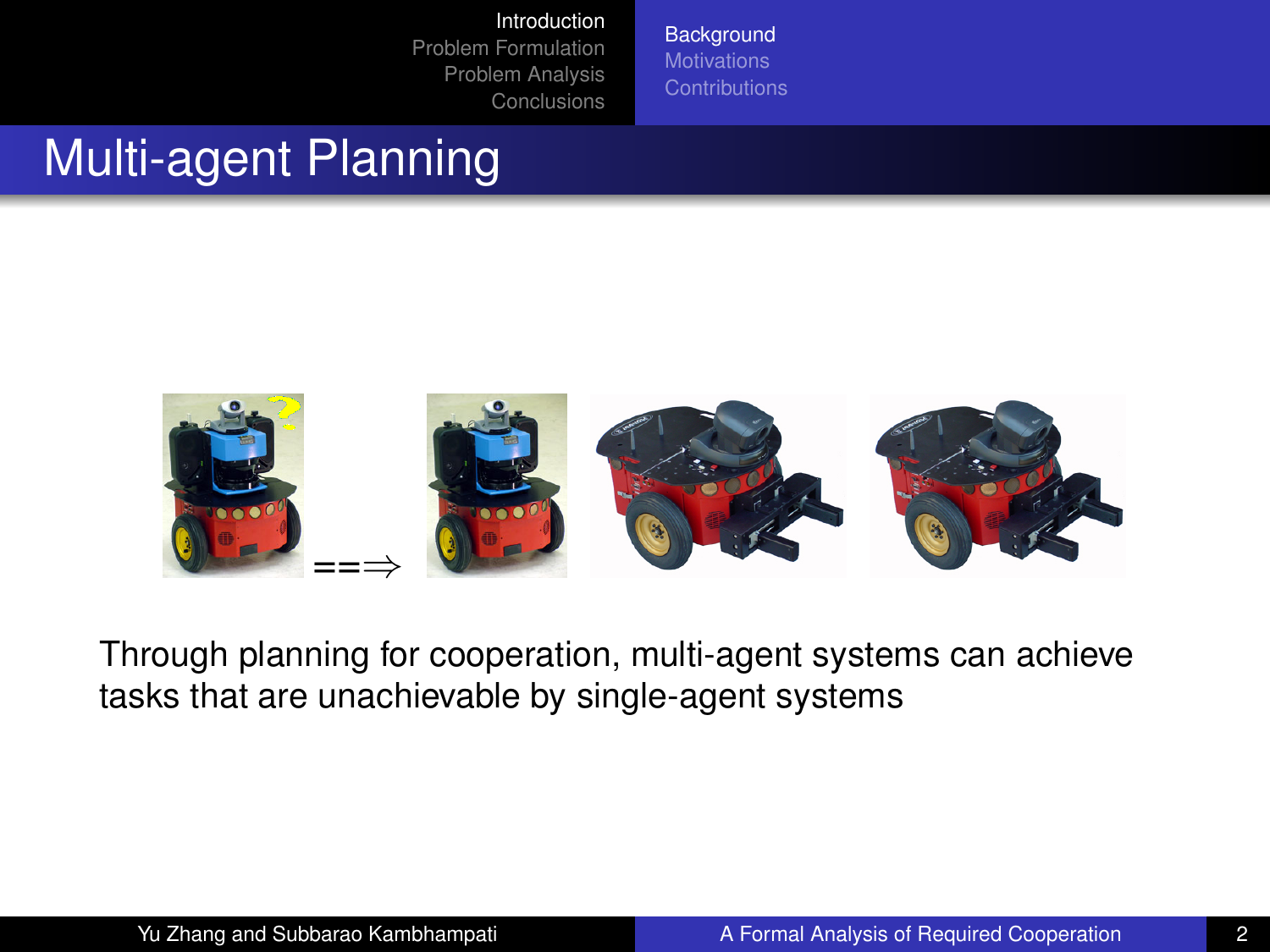<span id="page-2-0"></span>**[Background](#page-1-0) [Motivations](#page-2-0)** 

### Previous Research

Previous research on multi-agent planning:

- Complexity analysis [\[Brafman and Domshlak, 2008\]](#page-27-0)
- **•** DisCSP-based search [\[Nissim et al., 2010\]](#page-28-1)
- *A* ∗ -based search [\[Nissim and Brafman, 2012\]](#page-27-1)
- POP-based search [\[Torreno et al., 2012\]](#page-28-2)
- SAP-based iterative improvement [\[Jonsson and Rovatsos, 2011\]](#page-27-2)

However, what characterizes multi-agent planning is undefined: When cooperation is required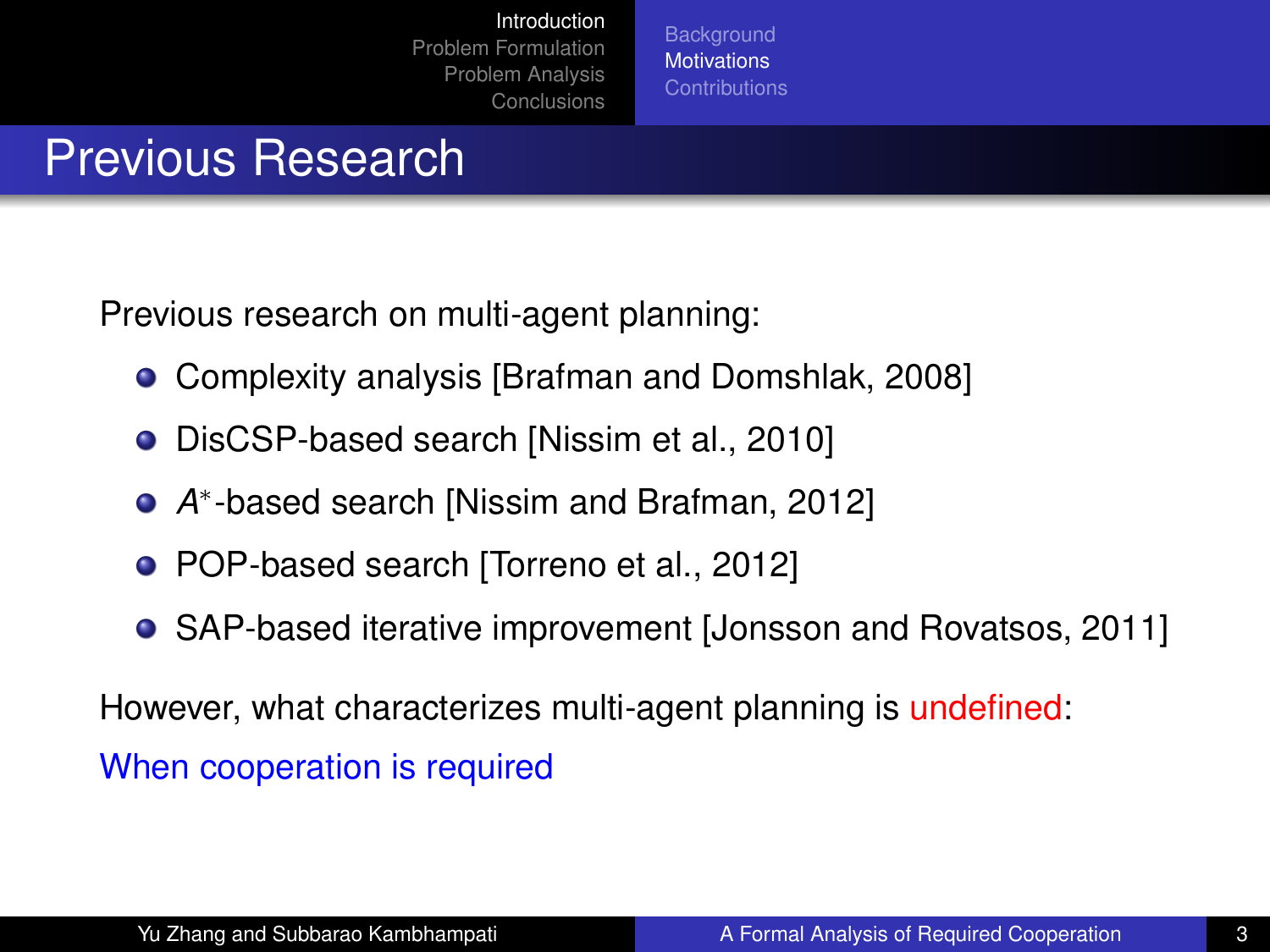**[Background](#page-1-0) [Motivations](#page-2-0)** 

### When cooperation is required

When multiple agents are used, are they

strictly required to solve

strictly required to solve volto used to increase the efficiency (e.g.,<br>the problem? via parallelism) of the solution?

We attempt to characterize this in terms of "Required Cooperation"

This analysis can help:

- Reveal the structure of multi-agent planning problems
- Provide useful information on the "right" number of agents to solve a problem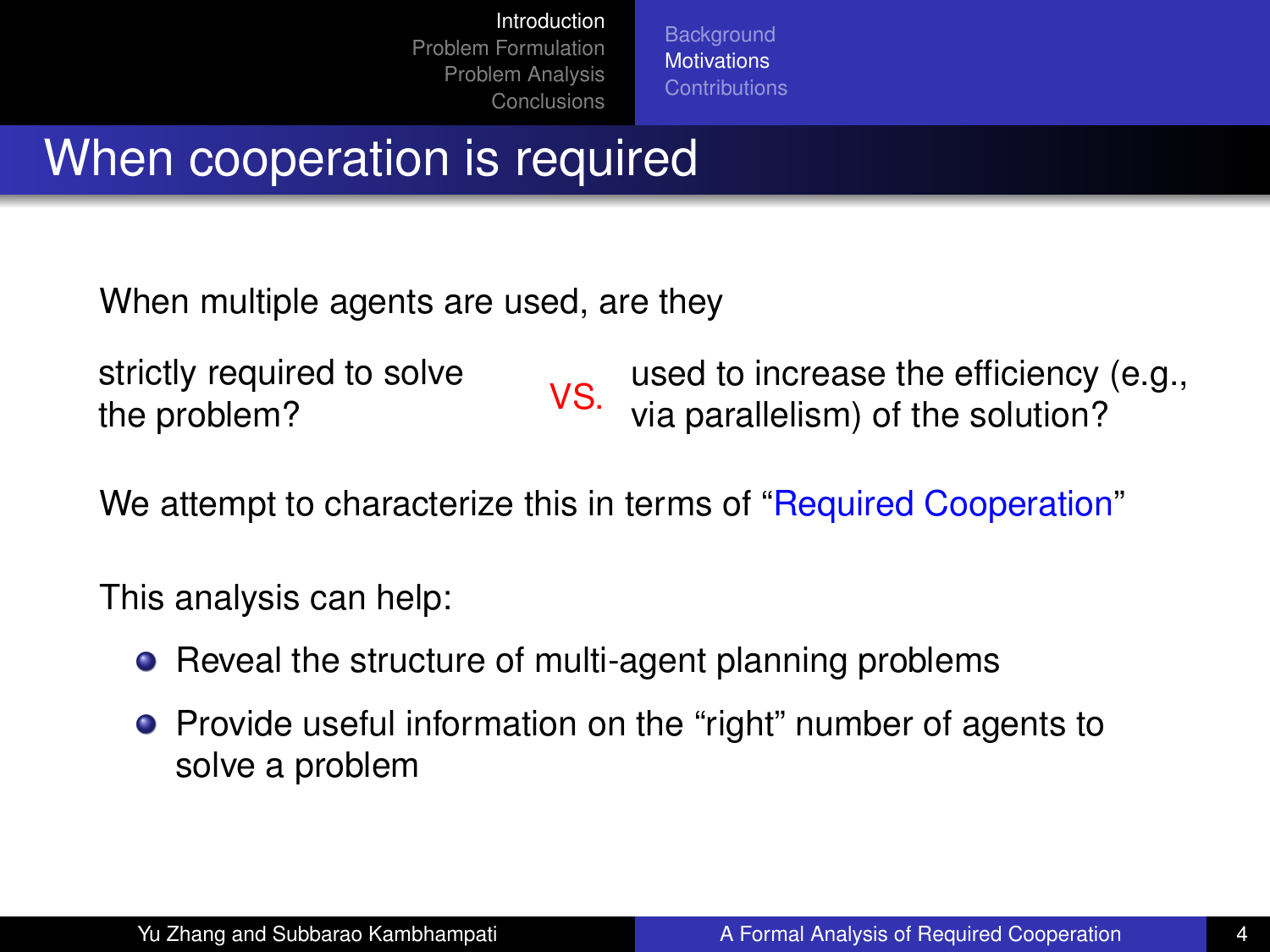<span id="page-4-0"></span>**[Background](#page-1-0) [Contributions](#page-4-0)** 

### **Contributions**

In this work, we:

- Introduce the notion of required cooperation (RC) and the problems to determine RC and the minimum number of agents required (k-agent solvable)
- **•** Provide formal characterizations of situations where cooperation is required
- Provide upper bounds on the minimum number of agents required for RC problems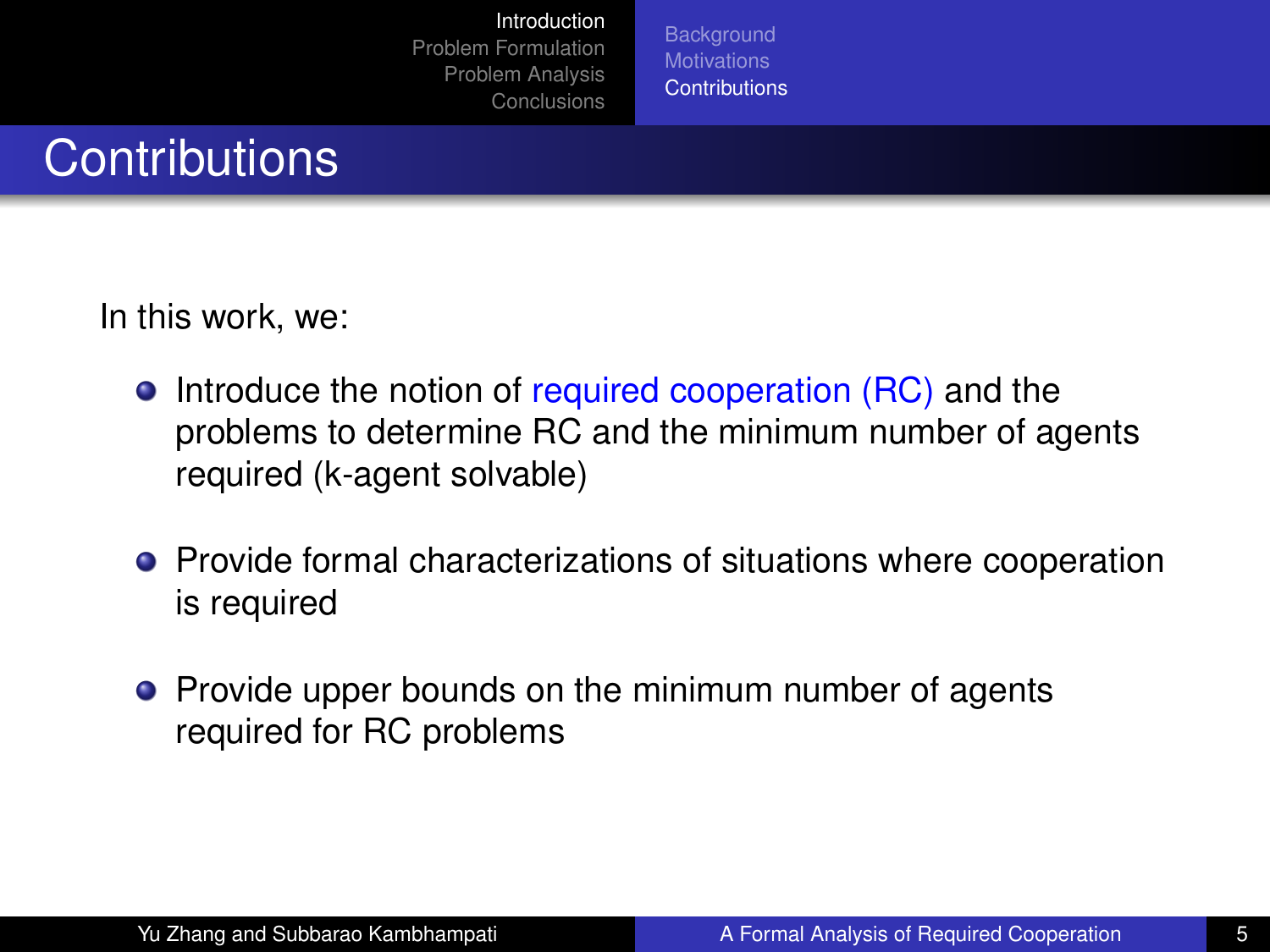<span id="page-5-0"></span>[Extending SAS](#page-5-0)<sup>+</sup> [Required Cooperation](#page-7-0) [Agent State & Capability](#page-9-0) **[Assumptions](#page-11-0)** 

## SAS<sup>+</sup>

- A SAS<sup>+</sup> problem is given by a tuple  $P = \langle V, A, I, G \rangle$ , where:
	- **•**  $V = \{v_1, ..., v_n\}$  is a set of state variables. Each variable  $v_i \in V$ is associated with its domain *D*(*vi*)
	- $\mathcal{A} = \{ \boldsymbol{a_1},...,\boldsymbol{a_m} \}$  is a finite set of actions. Each action  $\boldsymbol{a_j}$  is a tuple  $\langle pre(a_i), post(a_i), prv(a_i) \rangle$
	- *I* and *G* denote the initial and goal state

A plan  $\pi$  is a sequence of actions  $\pi = \langle a_1, ..., a_l \rangle$ 

$$
\textit{re}(s, \langle \pi; o \rangle) = \left\{ \begin{array}{ll} \textit{re}(s, \langle \pi \rangle) \oplus \textit{post}(o) & \text{if } \textit{pre}(o) \sqcup \textit{prv}(o) \sqsubseteq \textit{re}(s, \langle \pi \rangle) \\ s & \text{otherwise} \end{array} \right.
$$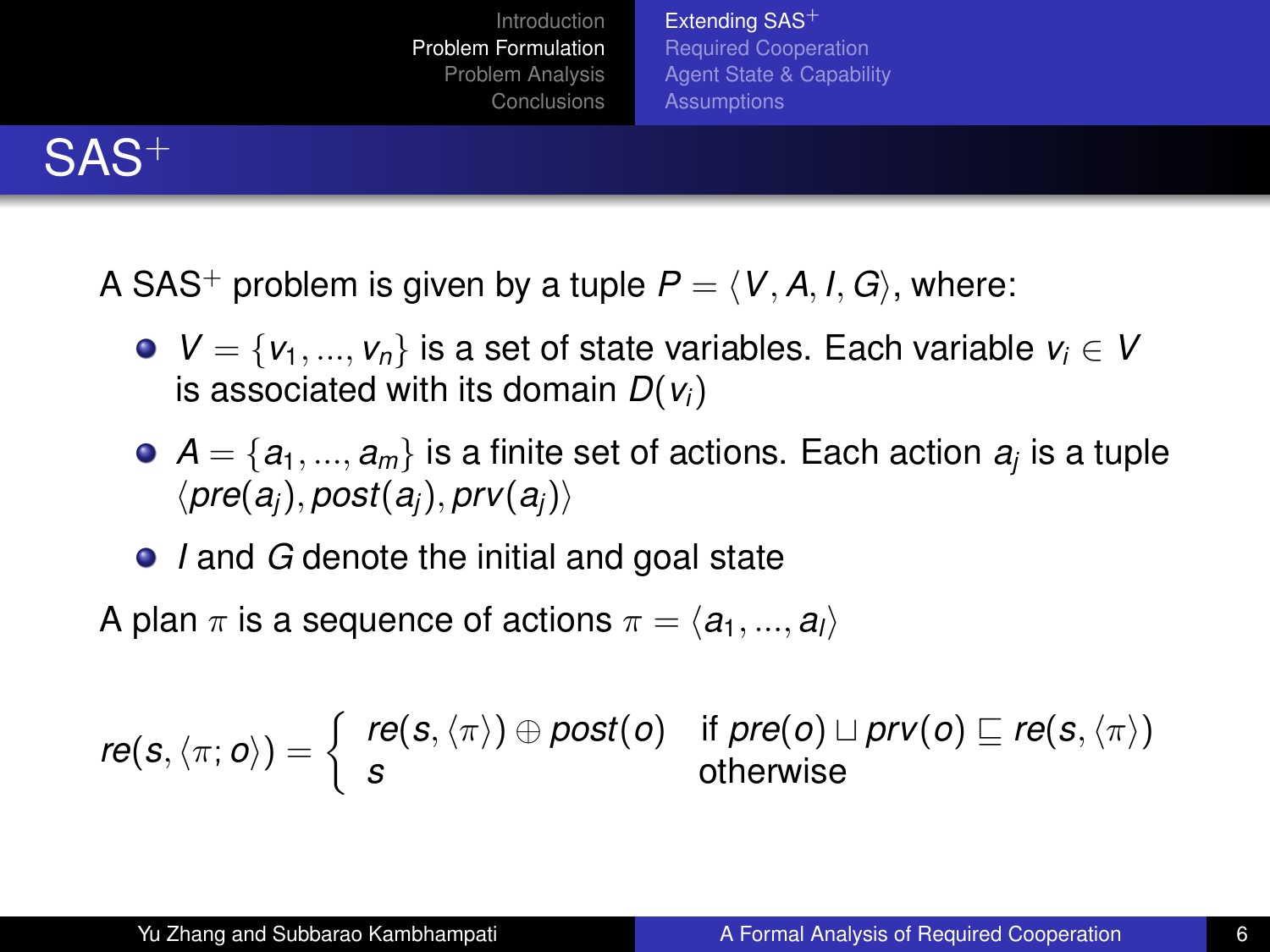[Extending SAS](#page-5-0)<sup>+</sup> [Required Cooperation](#page-7-0) [Agent State & Capability](#page-9-0) **[Assumptions](#page-11-0)** 

# Extending  $SAS<sup>+</sup>$  to MAP

A SAS<sup>+</sup> MAP problem is given by a tuple  $\Pi = \langle V, \Phi, I, G \rangle$ , where:

- $\bullet \bullet = {\phi_a}$  is the set of agents
- **Each agent**  $\phi_{\alpha}$  **is associated with a set of actions**  $A(\phi_{\alpha})$

A plan  $\pi_{MAP}$  in MAP is a sequence of agent-action pairs:

$$
\bullet\ \pi_{MAP}=\langle (a_1,\phi(a_1)),...,(a_L,\phi(a_L))\rangle
$$

Extension to temporal domain to consider concurrency and/or synchronization is to be studied in future work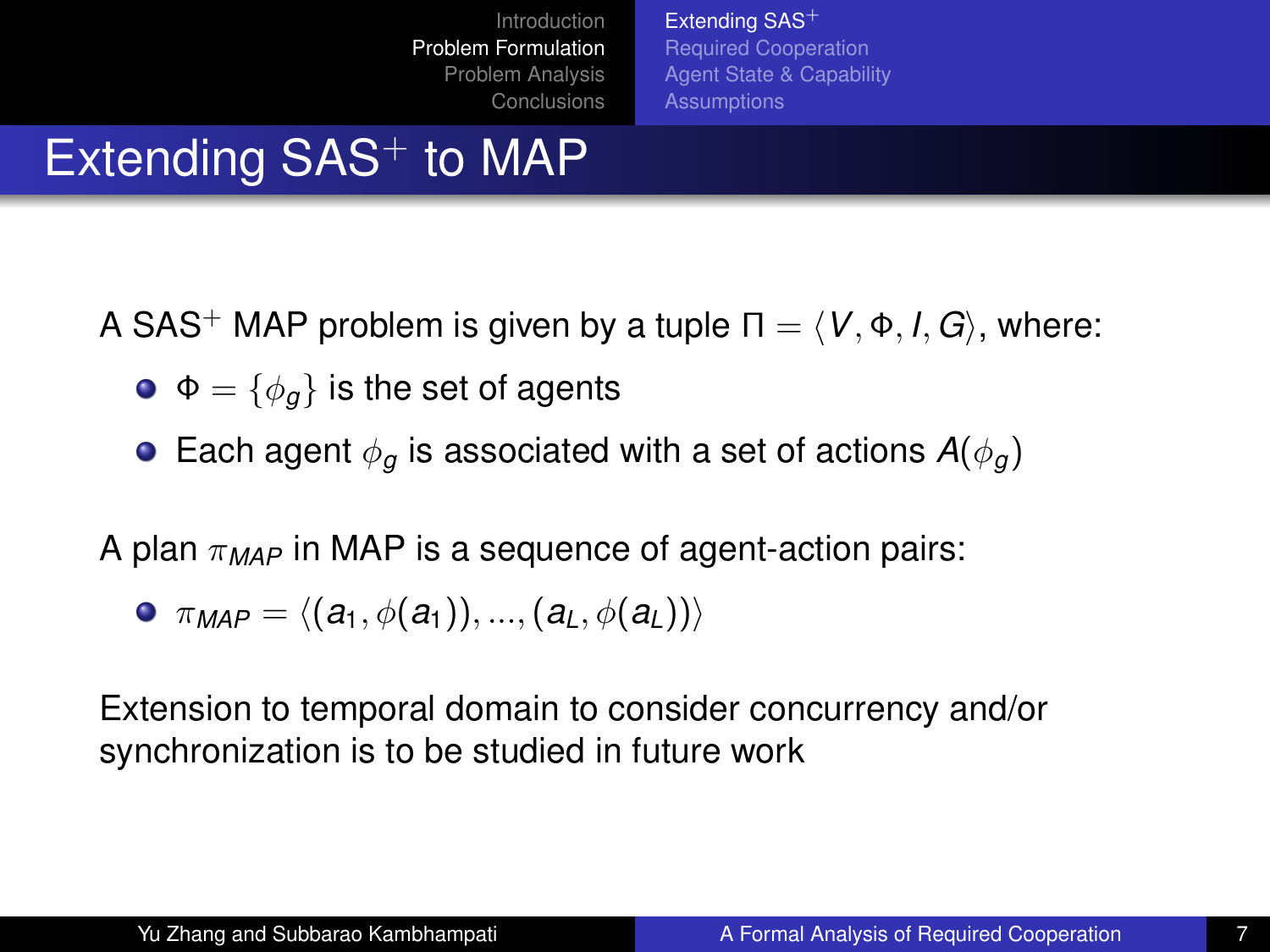<span id="page-7-0"></span>[Extending SAS](#page-5-0)<sup>-</sup> [Required Cooperation](#page-7-0) [Agent State & Capability](#page-9-0) **[Assumptions](#page-11-0)** 

## Required Cooperation

#### Definition (*k*-agent Solvable)

Given a MAP problem  $P = \langle V, \Phi, I, G \rangle$  ( $|\Phi| \geq k$ ), the problem is *k*-agent solvable if  $\exists \Phi_k \subseteq \Phi$  ( $|\Phi_k| = k$ ), such that  $\langle V, \Phi_k, I, G \rangle$  is solvable.

#### Definition (Required Cooperation (RC))

Given a solvable MAP problem  $P = \langle V, \Phi, I, G \rangle$ , there is required cooperation if it is not 1-agent solvable.

#### Definition (Minimally *k*-agent Solvable)

Given a solvable MAP problem  $P = \langle V, \Phi, I, G \rangle$  ( $|\Phi| > k$ ), it is minimally *k*-agent solvable if it is *k*-agent solvable, and not (*k*−1)-agent solvable.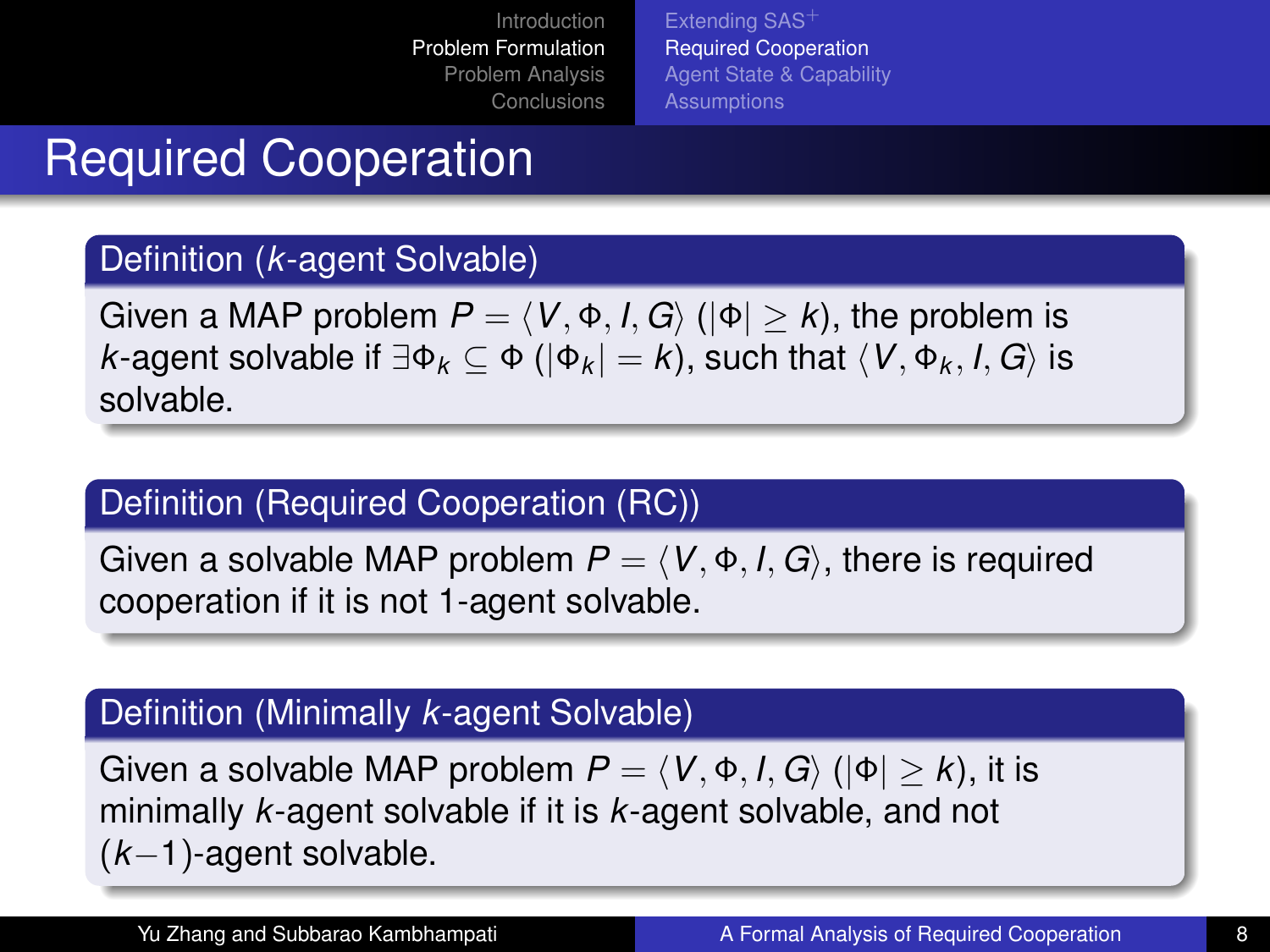[Extending SAS](#page-5-0)<sup>+</sup> [Required Cooperation](#page-7-0) [Agent State & Capability](#page-9-0) **[Assumptions](#page-11-0)** 

## Complexity Results

#### Lemma

*Given a solvable MAP problem*  $P = \langle V, \Phi, I, G \rangle$ *, determining whether it satisfies RC is PSPACE-complete.*

#### **Corollary**

*Given a solvable MAP problem*  $P = \langle V, \Phi, I, G \rangle$ *, determining the minimally solvable k (k* ≤ |Φ|*) is PSPACE-complete.*

Although directly querying for RC is intractable, we aim to identify all the conditions that can cause RC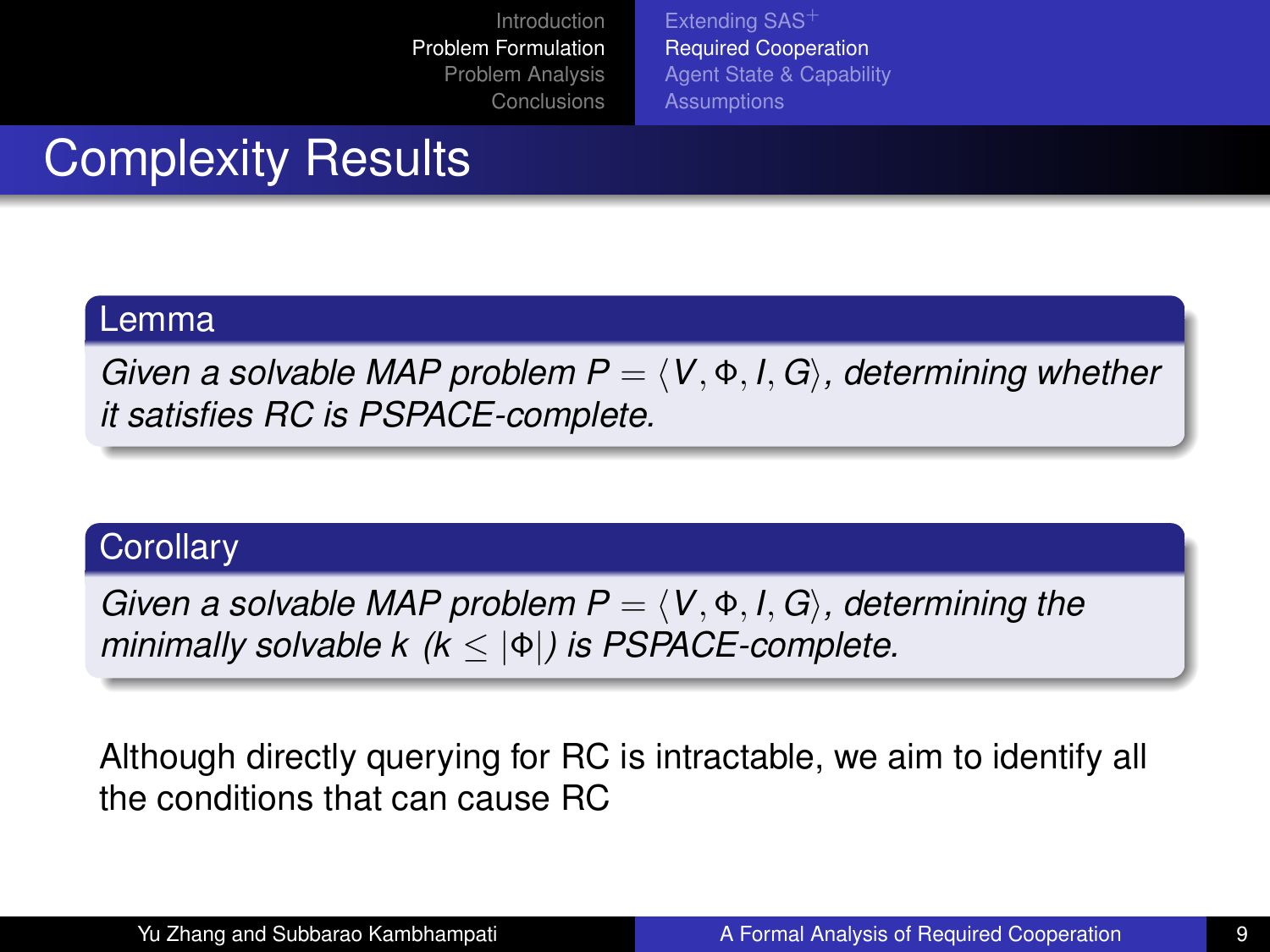<span id="page-9-0"></span>[Extending SAS](#page-5-0)<sup>-</sup> [Required Cooperation](#page-7-0) [Agent State & Capability](#page-9-0) **[Assumptions](#page-11-0)** 

# Agent Capability

To specify state and capability that are independent of agents:

#### Definition (Action Signature (AS))

An action signature is an action with the reference of the executing agent replaced by a global *EX*-*AG* symbol.

Action signatures are grounded (instantiated) except for the agent field;  $AS(\phi)$  for the action signatures of agent  $\phi$ 

E.g., *Drive*(*EX*-*AG*, *pgh*-*po*, *pgh*-*airport*)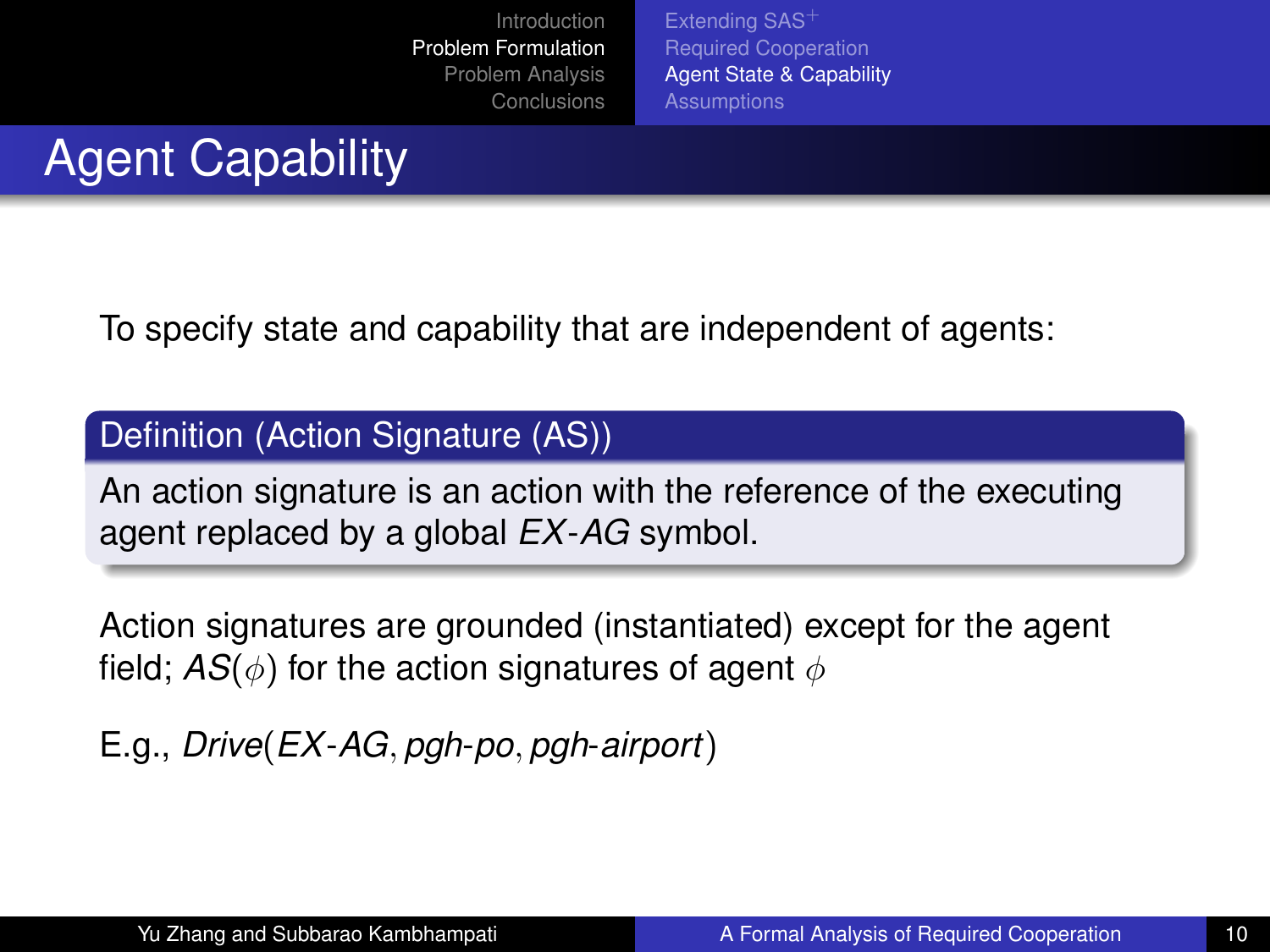[Extending SAS](#page-5-0)<sup>-</sup> [Required Cooperation](#page-7-0) [Agent State & Capability](#page-9-0) **[Assumptions](#page-11-0)** 

# Agent State

### Definition (Agent Variable (Agent Fluent))

A variable (fluent) is an agent variable (fluent) if it is associated with the reference of an agent.

Agent variables are used to specify agent state,  $V_{\phi}$  for agent  $\phi$ 

E.g., *location*(*truck*-*pgh*)

#### Definition (Variable (Fluent) Signature (VS))

Given an agent variable (fluent), its variable (fluent) signature is the variable (fluent) with the reference of agent replaced by *EX*-*AG*.

 $VS(\phi)$  for the variable signatures of  $V_{\phi}$ 

E.g., *location*(*EX*-*AG*)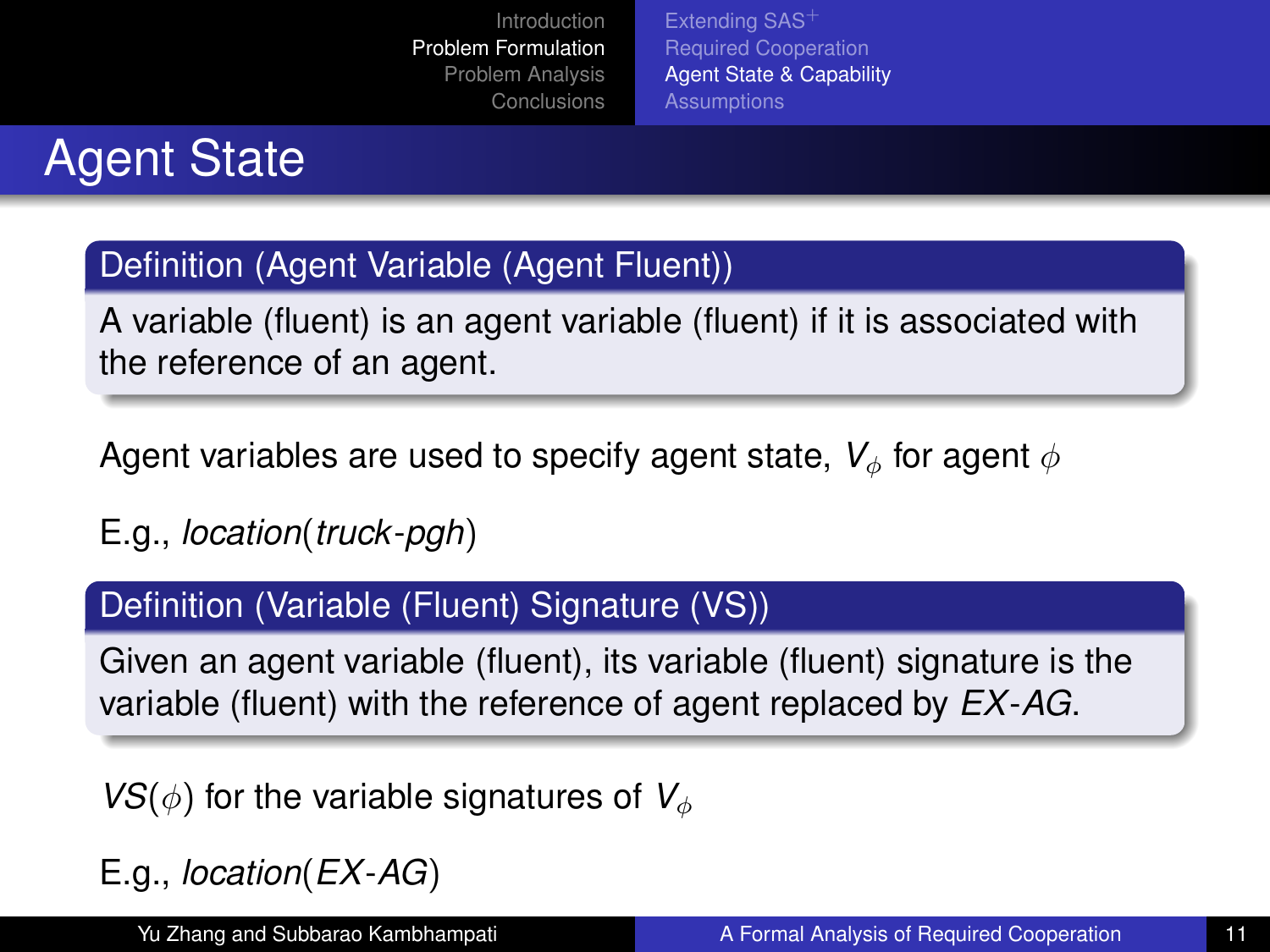<span id="page-11-0"></span>[Extending SAS](#page-5-0)<sup>-</sup> [Required Cooperation](#page-7-0) [Agent State & Capability](#page-9-0) **[Assumptions](#page-11-0)** 

## **Assumptions**

- Agents can only interact with each other through non-agent variables, *V<sup>o</sup>*
- Agent variables for different agents are positively and non-exclusively defined
- E.g., positively and non-exclusively defined: *equipped*\_*for*\_*imaging*(*rover*), *equipped*\_*for*\_*rock*\_*analysis*(*rover*)
- E.g., exclusively defined: *use*\_*gas*(*trunk*), *use*\_*kerosene*(*plane*)

Negative or exclusive definitions can be compiled away E.g., combining multiple variables into a single variable, *use*(*agent*) = {*gas*, *kerosene*}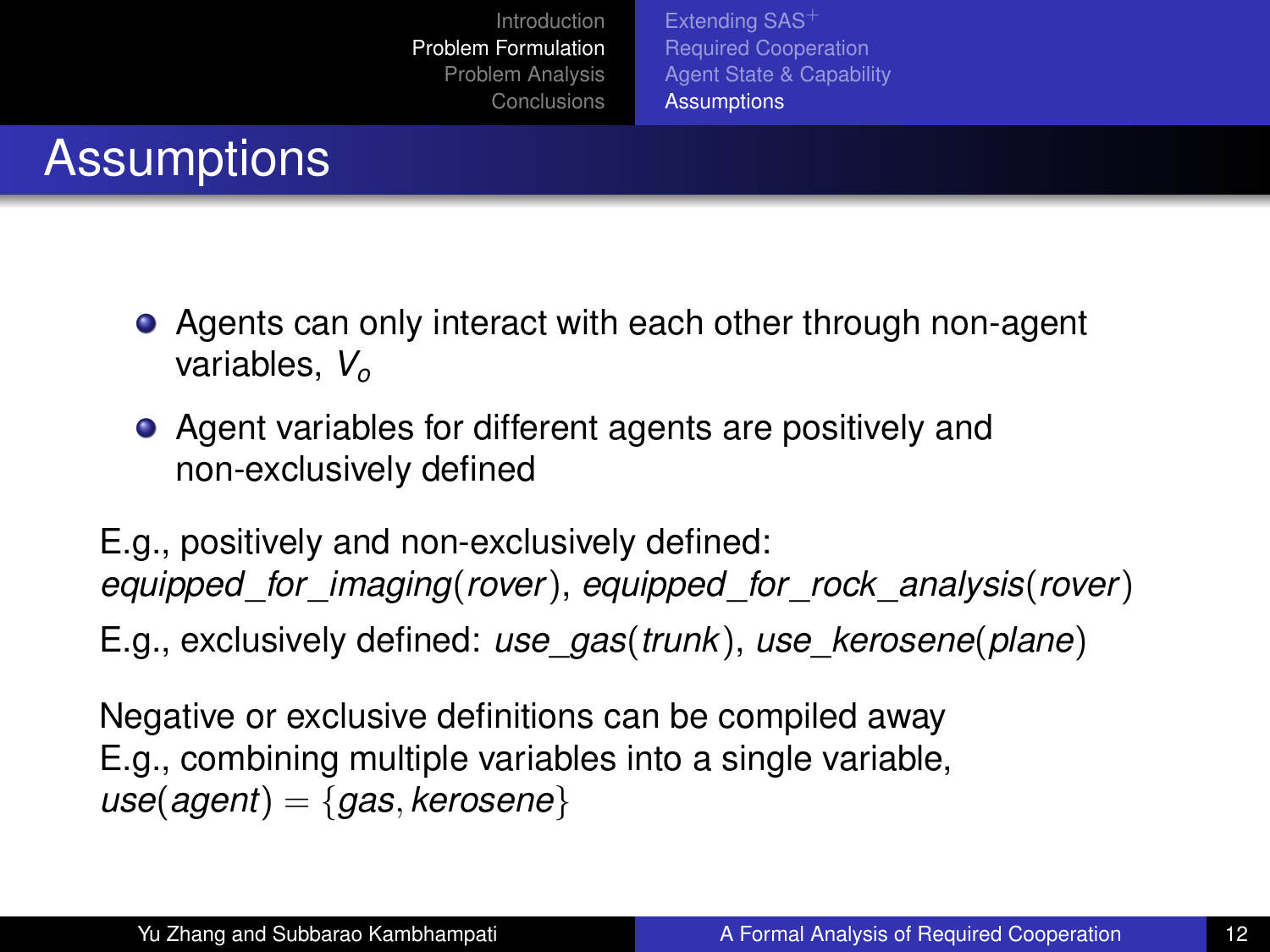**[Overview](#page-12-0)** 

<span id="page-12-0"></span>[Type-1 RC with Heterogeneous Agents](#page-14-0) [Type-2 RC with Homogeneous Agents](#page-17-0)

### Division of RC Problems



Heterogeneity (i.e., DVC) of agents is defined using AS and VS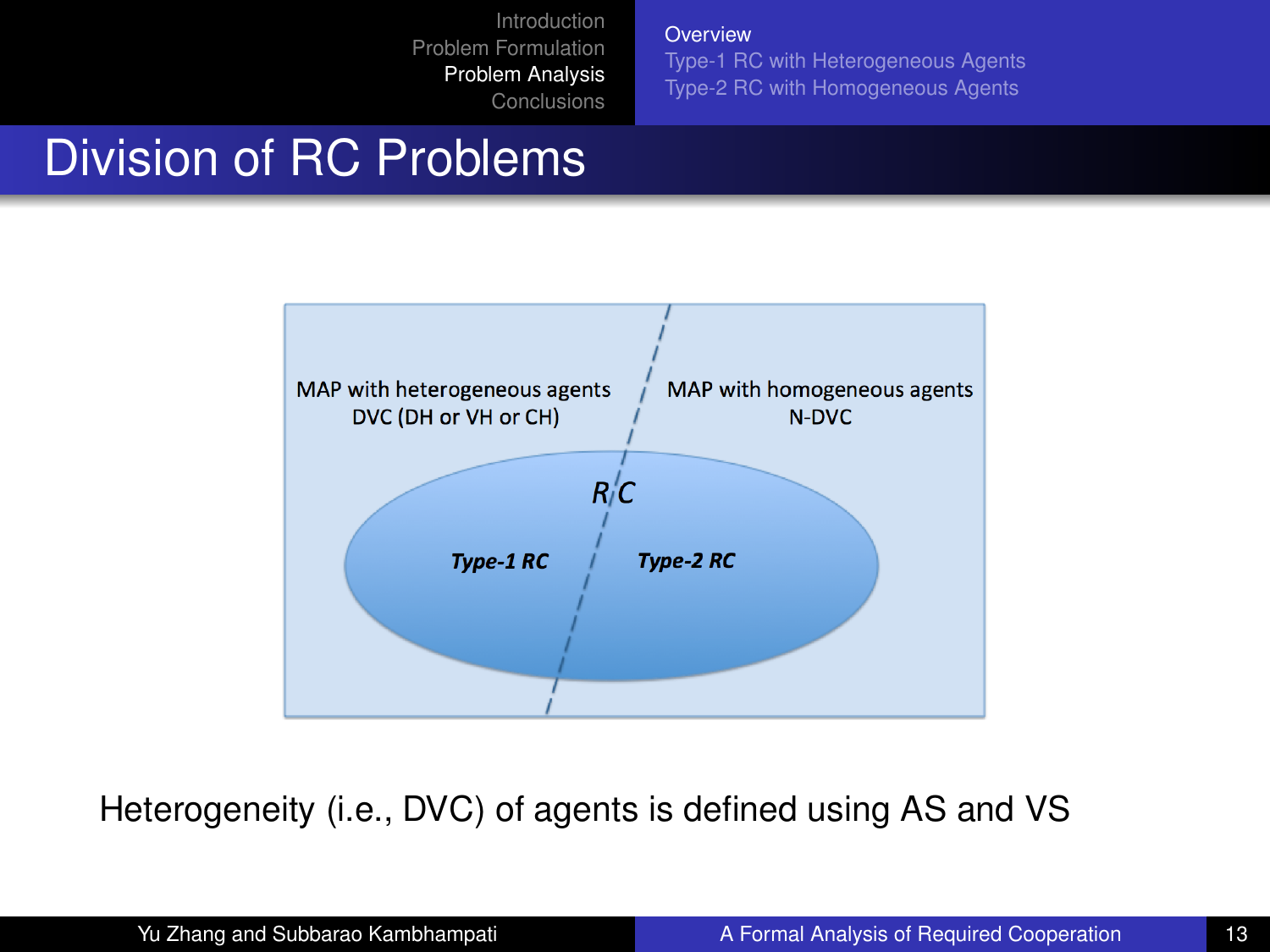**[Overview](#page-12-0)** 

[Type-1 RC with Heterogeneous Agents](#page-14-0) [Type-2 RC with Homogeneous Agents](#page-17-0)

### Division of RC Causes



- RC in Type-1 RC problems (with heterogeneous agents) may not be caused by heterogeneity
- RC in Type-2 RC problems (with homogeneous agents) is only caused by N-TSS or CL
- RC in RC problems is only introduced by DVC or N-TSS or CL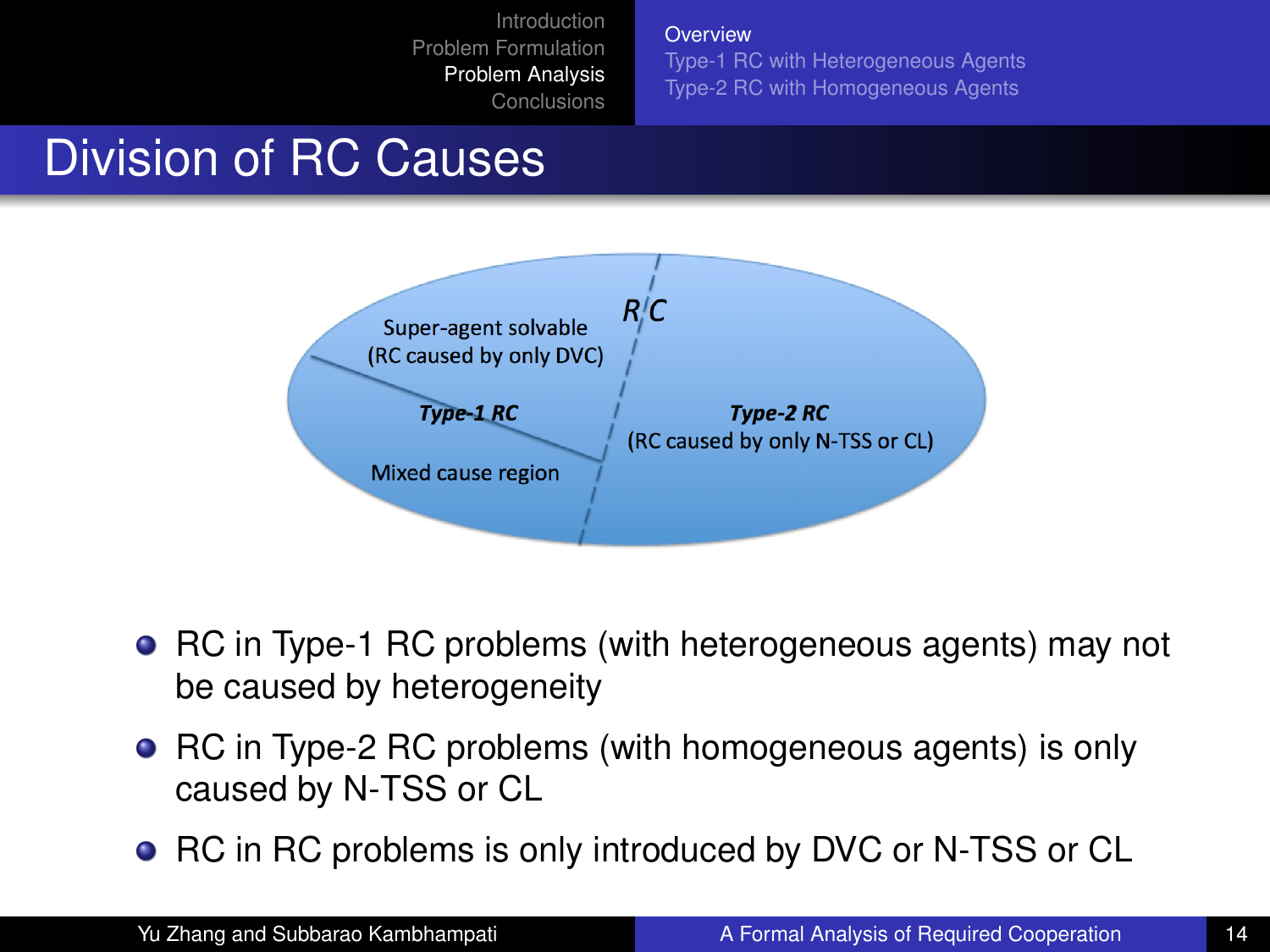<span id="page-14-0"></span>**[Overview](#page-12-0)** [Type-1 RC with Heterogeneous Agents](#page-14-0) [Type-2 RC with Homogeneous Agents](#page-17-0)

### **Heterogeneity**

Given a MAP problem  $P = \langle V, \Phi, I, G \rangle$ , the heterogeneity of agents can come from:

- *Domain Heterogeneity (DH)*:  $\exists$ *v* ∈  $V_{\phi}$  and  $D(V') \setminus D(v) \neq \emptyset$ , in which  $V' = \{v'| v' \in V_{\phi'}(\phi' \neq \phi) \text{ and } VS(v) = VS(v')\}$ E.g., *use*(*truck*) = *gas*, *use*(*plane*) = *kerosene*
- **•** Variable Heterogeneity (VH):  $VS(\Phi \setminus \phi) \setminus VS(\phi) \neq \emptyset$ E.g., *equipped*\_*for*\_*imaging*(*rover*)
- **•** Capability Heterogeneity (CH):  $AS(\Phi \setminus \phi) \setminus AS(\phi) \neq \emptyset$ E.g., *Fly*(*plane*, *A*, *B*) and *Drive*(*truck*, *A*, *B*)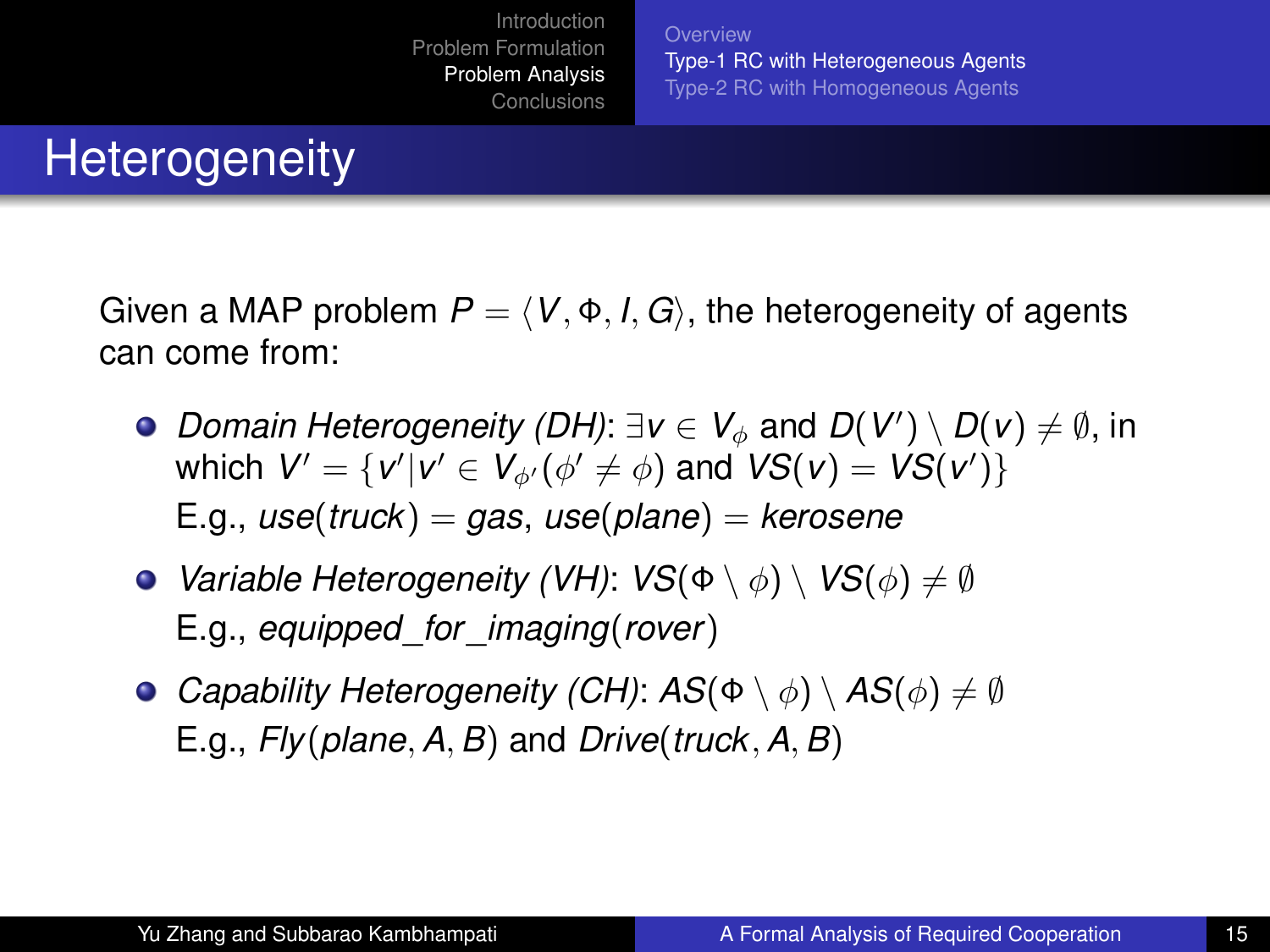**[Overview](#page-12-0)** [Type-1 RC with Heterogeneous Agents](#page-14-0) [Type-2 RC with Homogeneous Agents](#page-17-0)

# Type-1 RC

### Definition (Type-1 RC)

An RC problem belongs to type-1 RC if at least one of DH, VH and CH is satisfied for an agent.

### Most of the RC problems in the IPC domains belong to type-1 RC

- **•** Presence of DVC (i.e., heterogeneity) in a solvable MAP problem does not always cause RC E.g., Define an agent that is not needed
- Presence of DVC in a type-1 RC problem is not always the cause of RC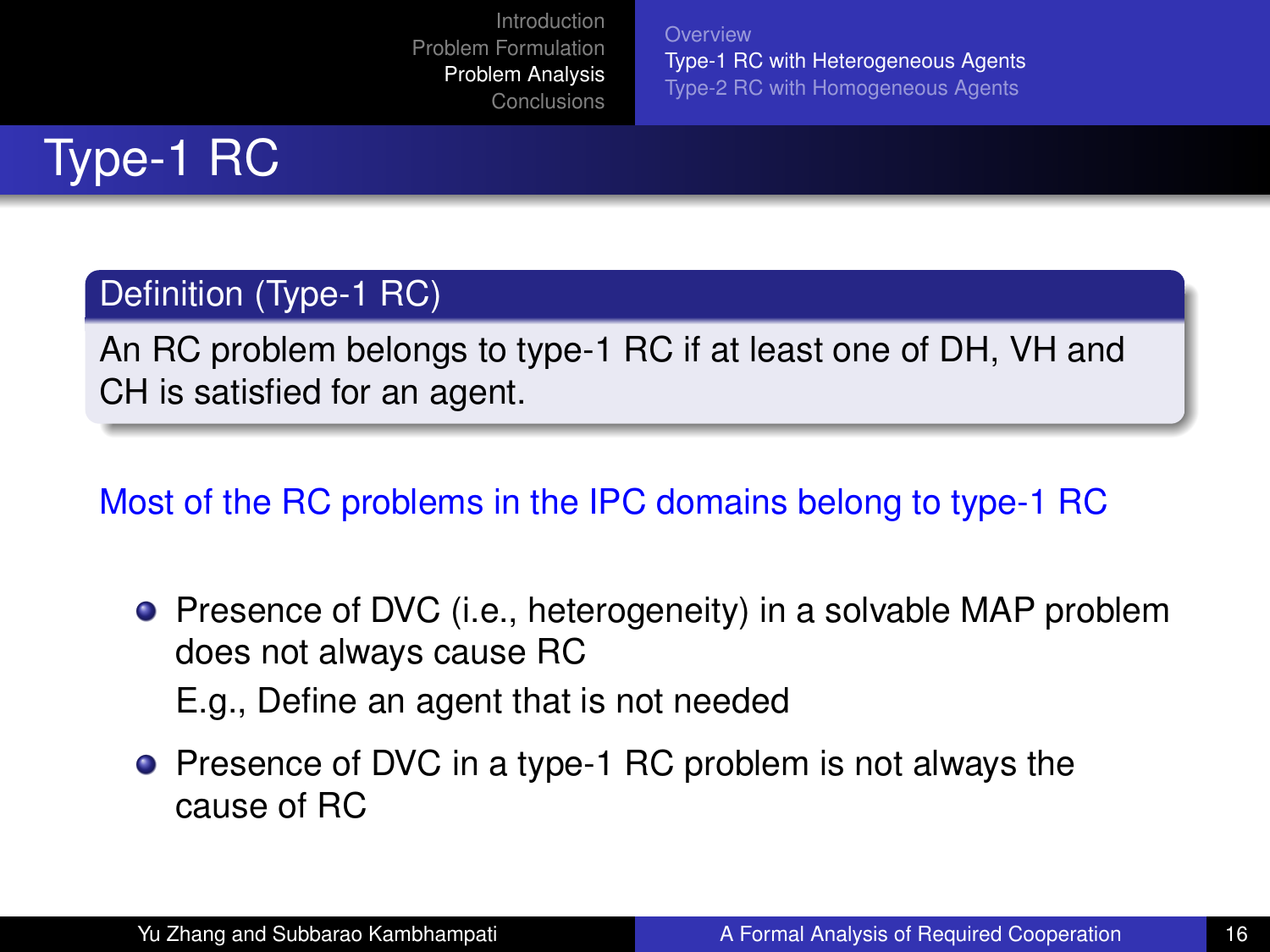**[Overview](#page-12-0)** [Type-1 RC with Heterogeneous Agents](#page-14-0) [Type-2 RC with Homogeneous Agents](#page-17-0)

### Super-agent solvable

#### Definition (Combined Agent (Super Agent))

A super agent is an agent  $\phi^*$  that satisfies:

∀*v* ∈ *V*Φ, ∃*v* <sup>∗</sup> ∈ *V*φ<sup>∗</sup> , *D*(*v* ∗ ) = *D*(*V*), in which *V* = {*v*|*v* ∈ *V*<sup>Φ</sup> and  $VS(v^*) = VS(v)^{a}$ 

• 
$$
VS(\phi^*) = VS(\Phi)
$$

• 
$$
AS(\phi^*) = AS(\Phi)
$$

*<sup>a</sup>*Actions to switch between the static value options must be added, e.g., *Switch*\_*to*\_*use*(*agent*, {*gas*, *kerosene*}), for the *combined agent*

Generally, super agent construction does not combine (or choose) the (initial) states of agents, e.g., *location*(*EX*-*AG*) Exceptions (when state is expressed as the access of a variable), e.g., *equipped*\_*for*\_*imaging*(*EX*-*AG*)

Most of the RC problems in the IPC domains are super agent solvable Yu Zhang and Subbarao Kambhampati [A Formal Analysis of Required Cooperation](#page-0-0) 17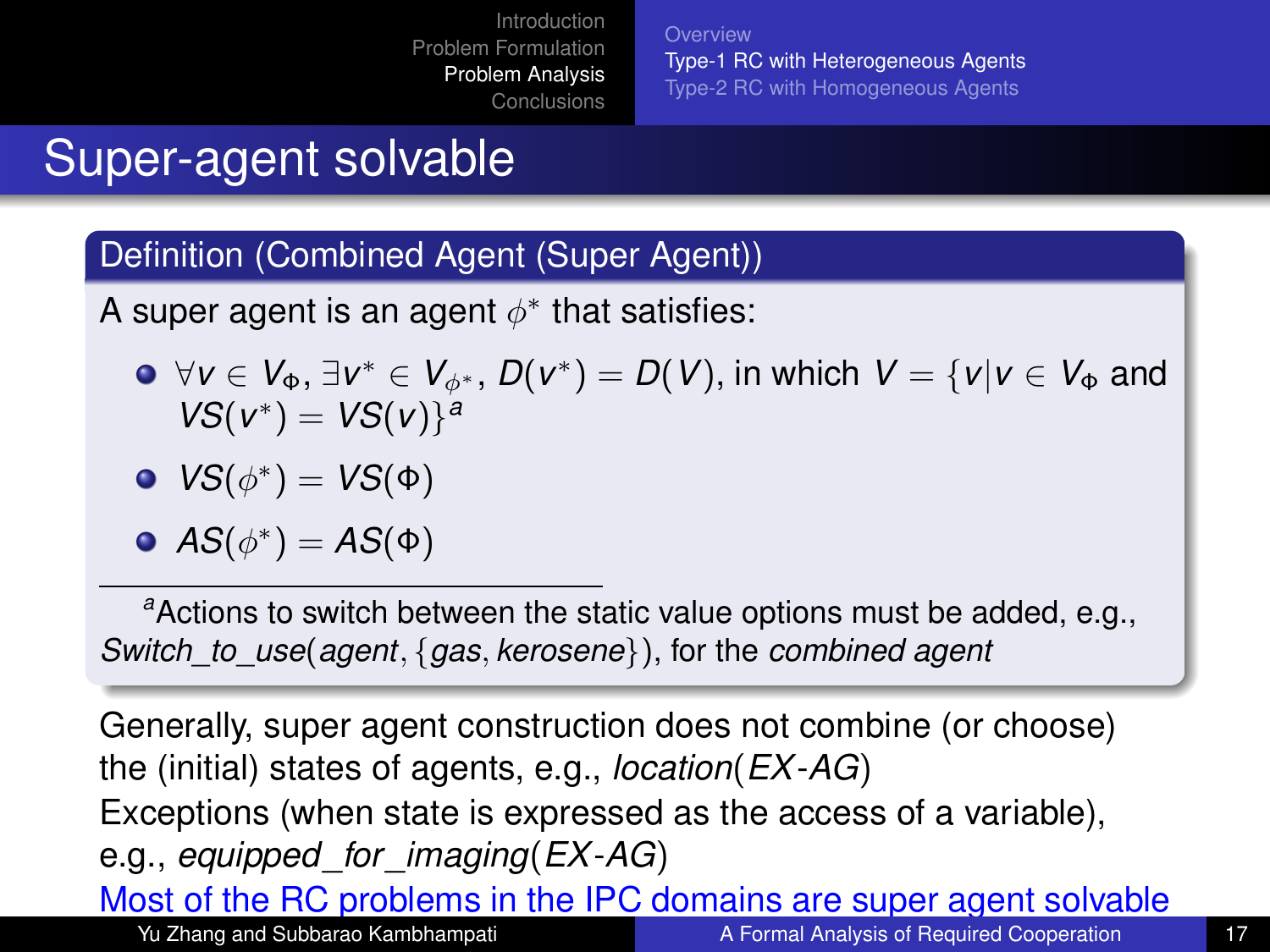<span id="page-17-0"></span>**[Overview](#page-12-0)** [Type-1 RC with Heterogeneous Agents](#page-14-0) [Type-2 RC with Homogeneous Agents](#page-17-0)



#### Definition (Type-2 RC)

An RC problem belongs to type-2 RC if it satisfies N-DVC (for all agents).

Factors for Type-2 RC problems? Agent or world state.

E.g., one-way road,  $1 \rightarrow 2$ ,  $1 \rightarrow 3$ , *Drive*(*agent*, 1, 3)

E.g., non-replenishable resources, *has*\_*bullet*(*agent*) = 10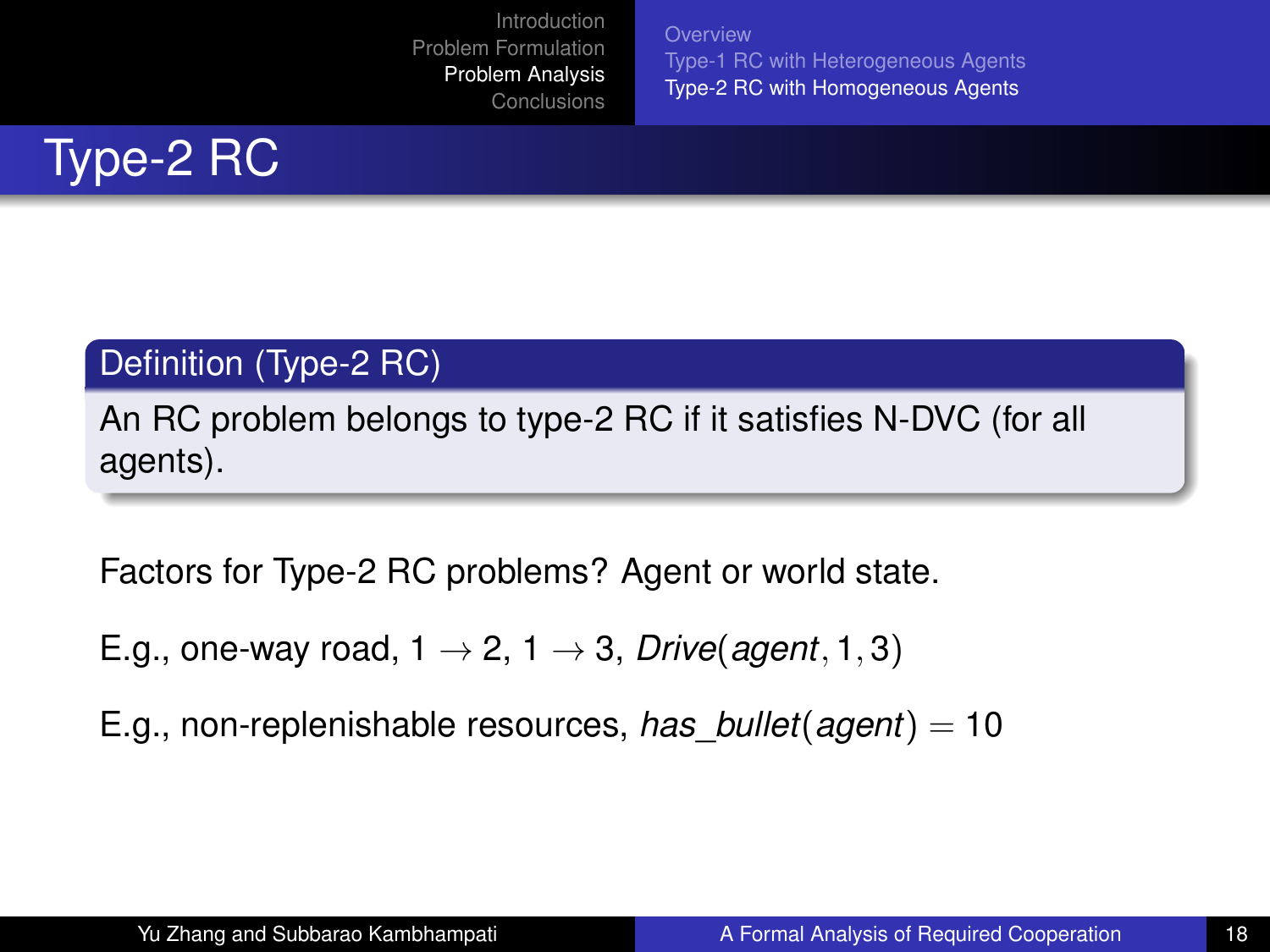**[Overview](#page-12-0)** [Type-1 RC with Heterogeneous Agents](#page-14-0) [Type-2 RC with Homogeneous Agents](#page-17-0)

## Causal Graph

#### Definition (Causal Graph)

Given a MAP problem  $P = \langle V, \Phi, I, G \rangle$ , the causal graph *G* is a graph with directed and undirected edges over the nodes *V*. For two nodes *v* and *v'* ( $v \neq v'$ ), a directed edge  $v \rightarrow v'$  is introduced if there exists an action that updates v' while having a prevail condition associated with *v*. An undirected edge *v* − *v'* is introduced if there exists an action that updates both.

- agents are homogeneous  $\rightarrow$  the causal graphs are the same
- use agent VSs → *individual causal graph signature* (ICGS)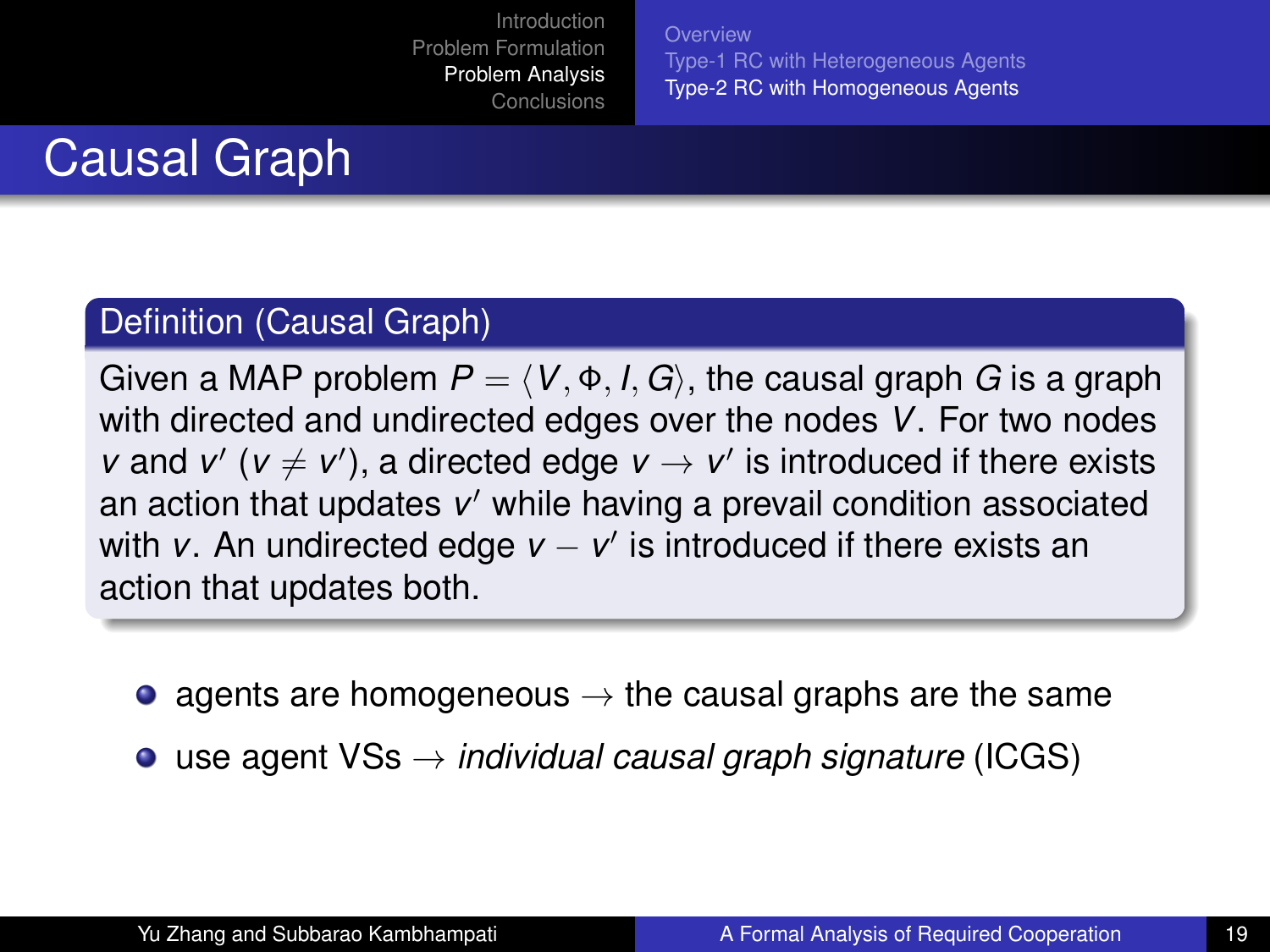**[Overview](#page-12-0)** [Type-1 RC with Heterogeneous Agents](#page-14-0) [Type-2 RC with Homogeneous Agents](#page-17-0)

# OC and IC



#### Definition (Inner and Outer Closures (IC and OC))

An inner closure (IC) in an ICGS is any set of variables for which no other variables are connected to them with undirected edges; an outer closure (OC) of an IC is the set of nodes that have directed edges going into nodes in the IC.

E.g.,  $\{v_2, v_3\}$  is an IC, and its OC is  $\{v_1\}$ 

Define local state space connectivity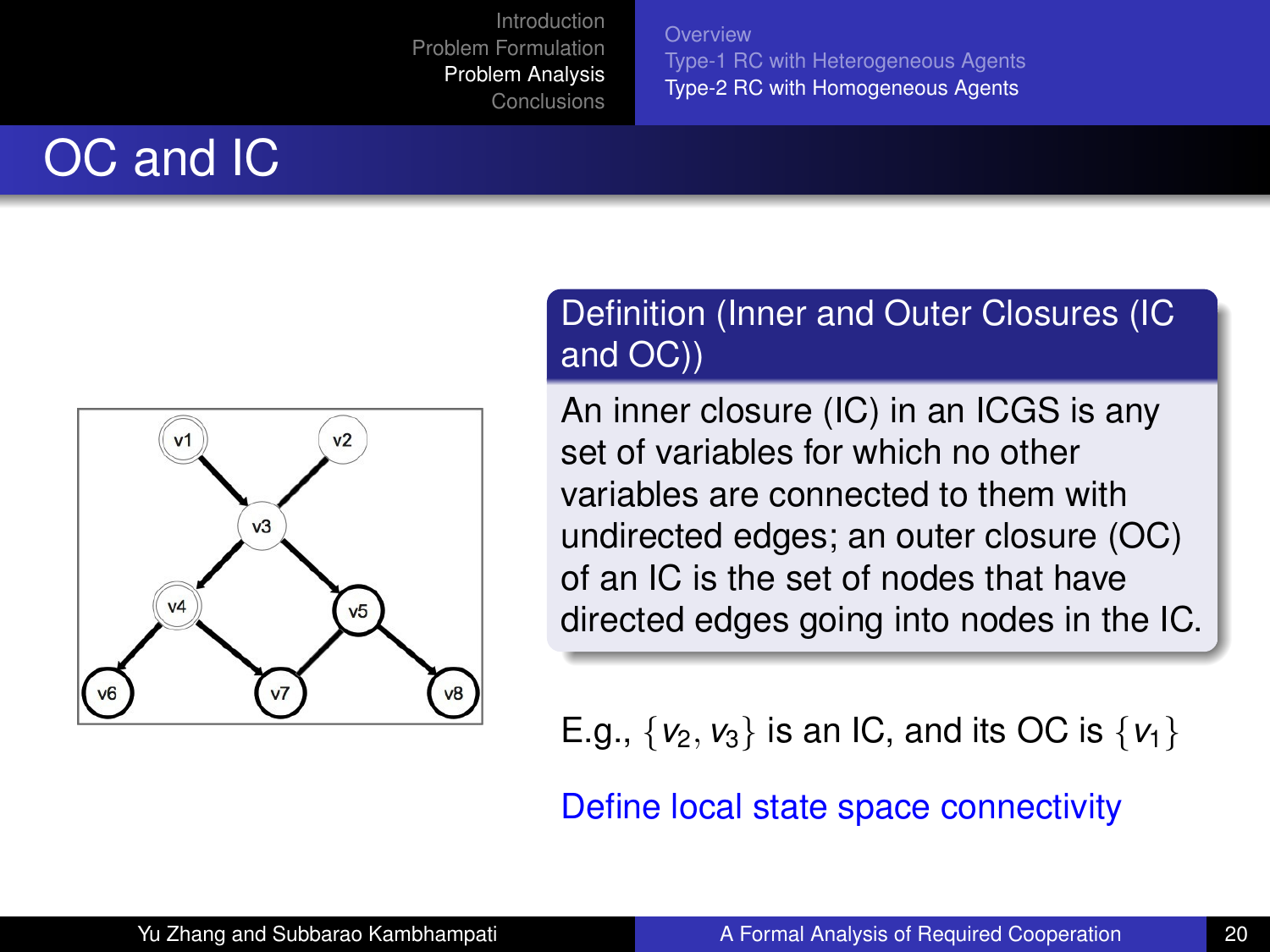**[Overview](#page-12-0)** [Type-1 RC with Heterogeneous Agents](#page-14-0) [Type-2 RC with Homogeneous Agents](#page-17-0)



### Definition ((Locally) Traversable State Space (TSS))

An IC has a traversable state space if and only if: given any two states of this IC, denoted by *s* and *s'*, there exists a plan that connects them, assuming that the state of the OC of this IC can be changed freely within its state space.

E.g., one-way road,  $1 \rightarrow 2$ ,  $1 \rightarrow 3$ , *Drive*(*agent*, 1, 3), *location*(*agent*)

E.g., non-replenishable resources, *Shoot*(*agent*, *X*), *has*\_*bullet*(*agent*) = 10

An ICGS is (locally) traversable if all ICs satisfy TSSs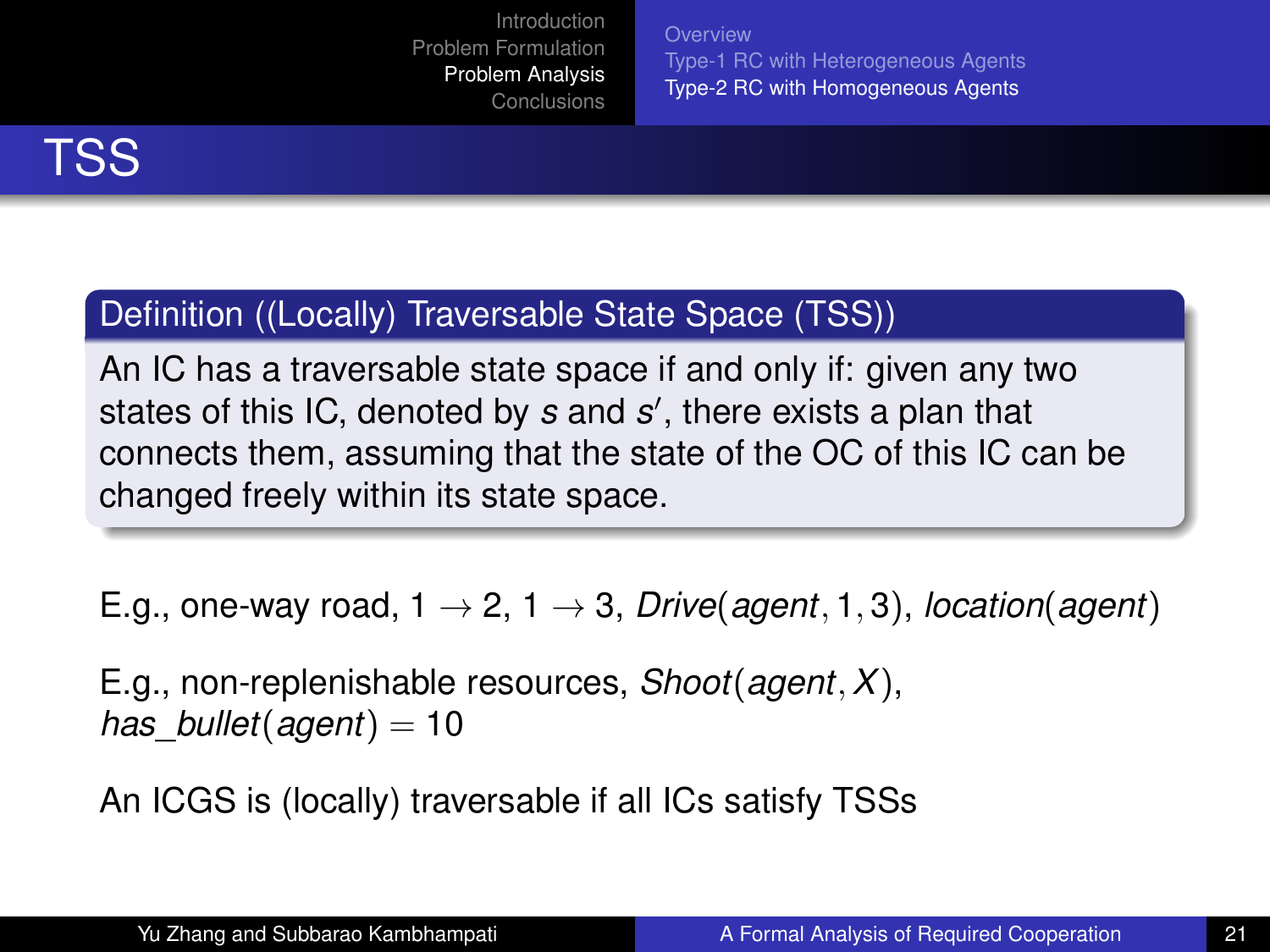**[Overview](#page-12-0)** [Type-1 RC with Heterogeneous Agents](#page-14-0) [Type-2 RC with Homogeneous Agents](#page-17-0)

## Causal Loop

#### Definition (Causal Loop (CL))

A causal loop in the ICGS is a directed loop that contains at least one directed edge.



Figure : Diamond example that illustrates causal loop, which can cause RC in type-2 RC problems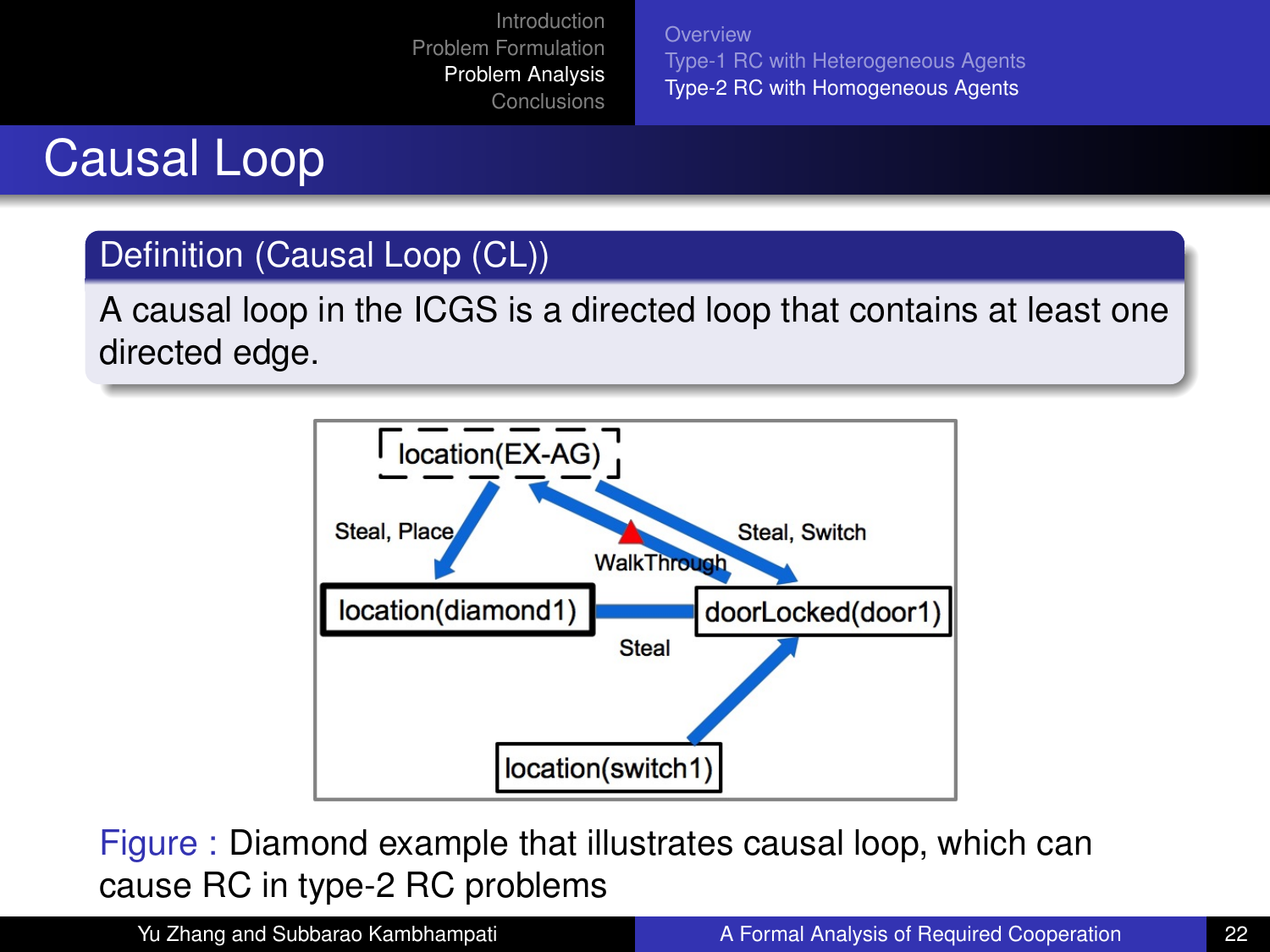**[Overview](#page-12-0)** [Type-1 RC with Heterogeneous Agents](#page-14-0) [Type-2 RC with Homogeneous Agents](#page-17-0)

# Gap between MAP and Single Agent Planning

#### Theorem

*Given a solvable MAP problem that satisfies N-DVC for all agents, and for which the ICGS is traversable and contains no causal loops, any single agent can also achieve the goal.*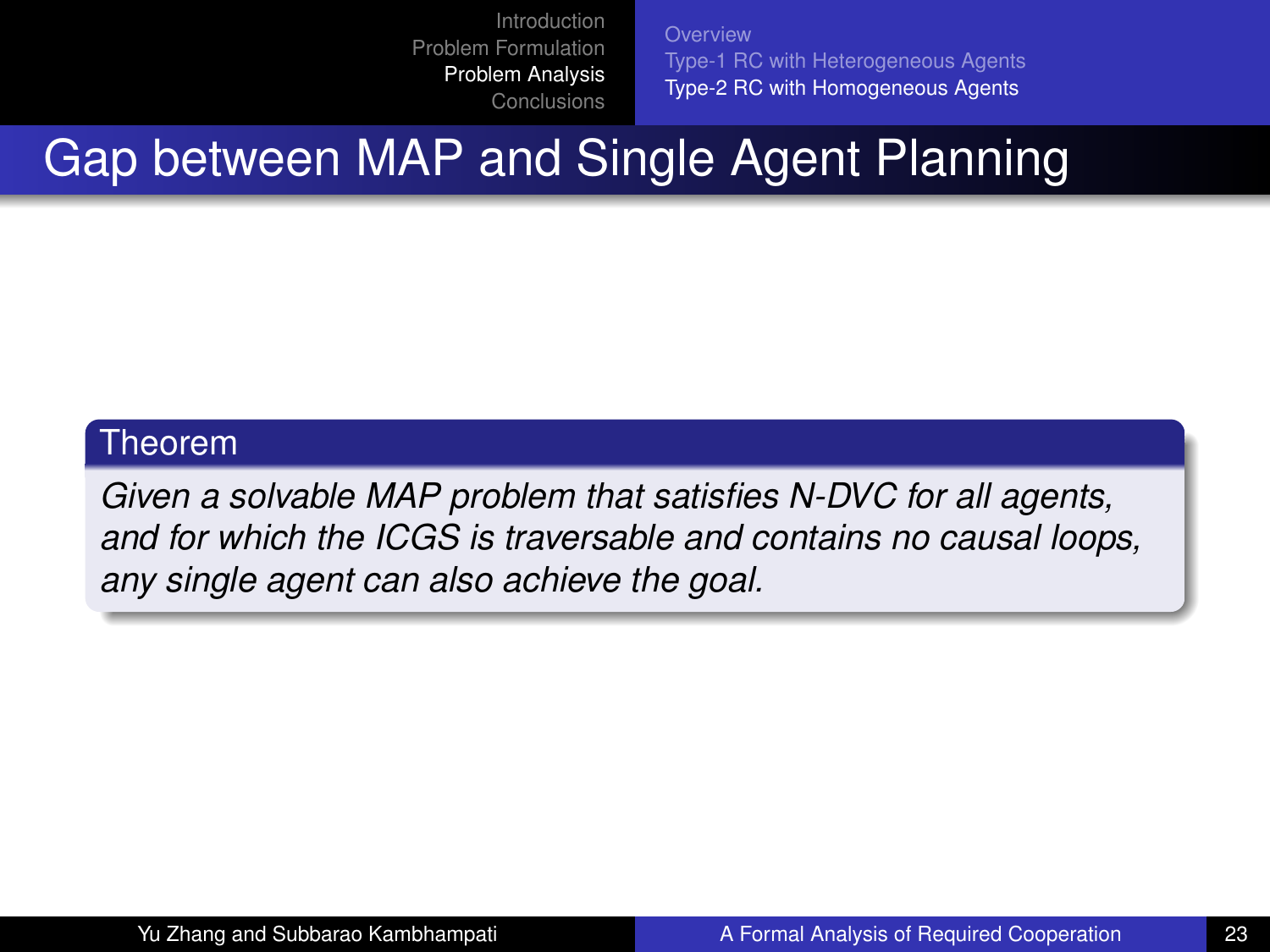**[Overview](#page-12-0)** [Type-1 RC with Heterogeneous Agents](#page-14-0) [Type-2 RC with Homogeneous Agents](#page-17-0)

### Upper Bounds for the Minimal K



Figure : Illustration of the process for breaking causal loops in the diamond example.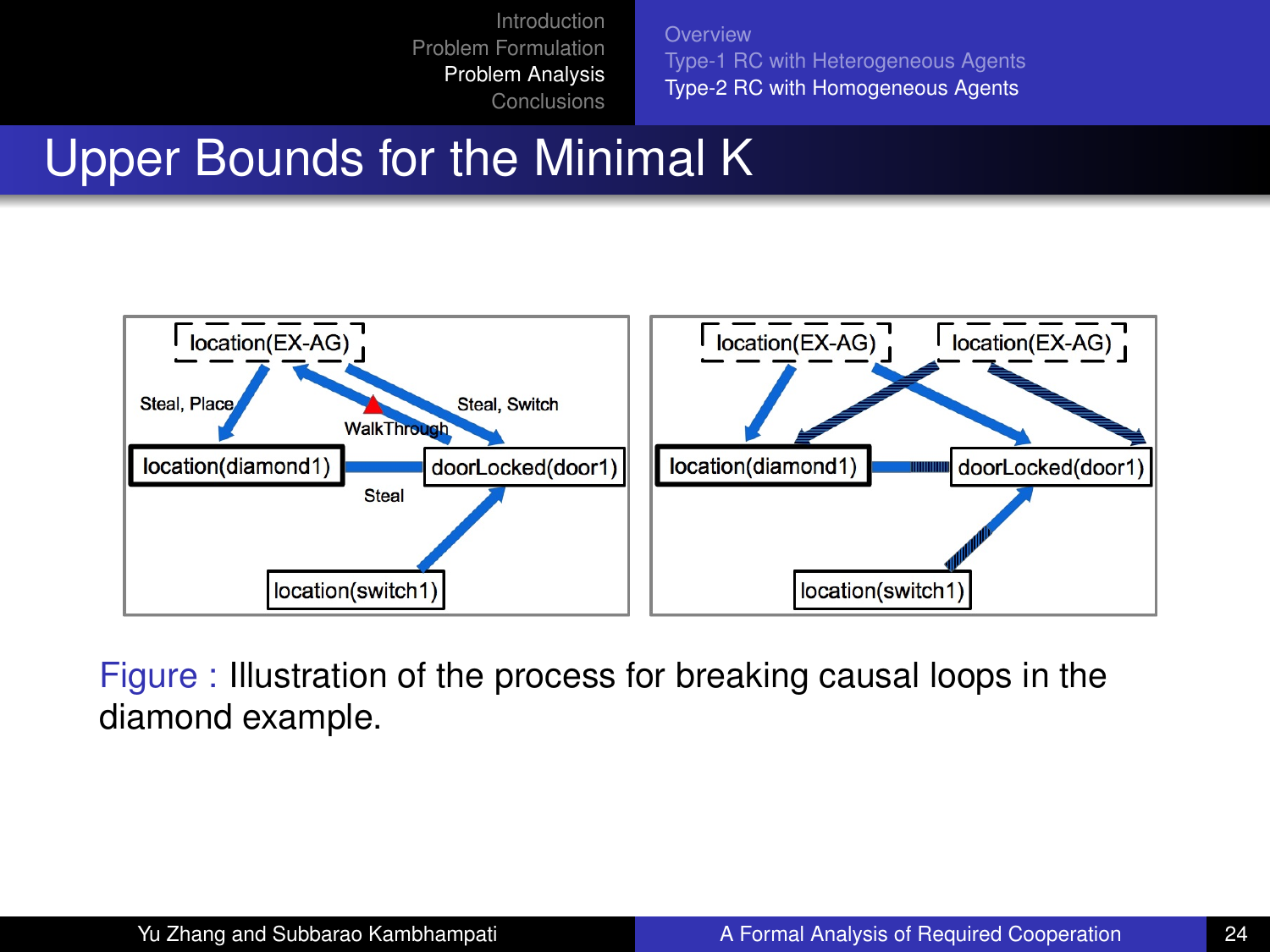**[Overview](#page-12-0)** [Type-1 RC with Heterogeneous Agents](#page-14-0) [Type-2 RC with Homogeneous Agents](#page-17-0)

# Relaxing Causal Loops

#### Lemma

*Given a solvable MAP problem that satisfies N-DVC for all agents and for which the ICGS is traversable, if no CLs contain agent VSs and all the edges going in and out of agent VSs are directed, the minimum number of agents required is upper bounded by*  $\times$ <sub>*v∈CR*(Φ)</sub> $|D(v)|$ *, when assuming that the agents can choose their initial states, in which CR*(Φ) *is constructed as follows:*

<sup>1</sup> *add the set of agent VSs that are in the CLs into CR*(Φ)*;*

- <sup>2</sup> *add in an agent VS into CR*(Φ) *if there exists a directed edge that goes into it from any variable in CR*(Φ)*;*
- <sup>3</sup> *iterate* 2 *until no agent VSs can be added.*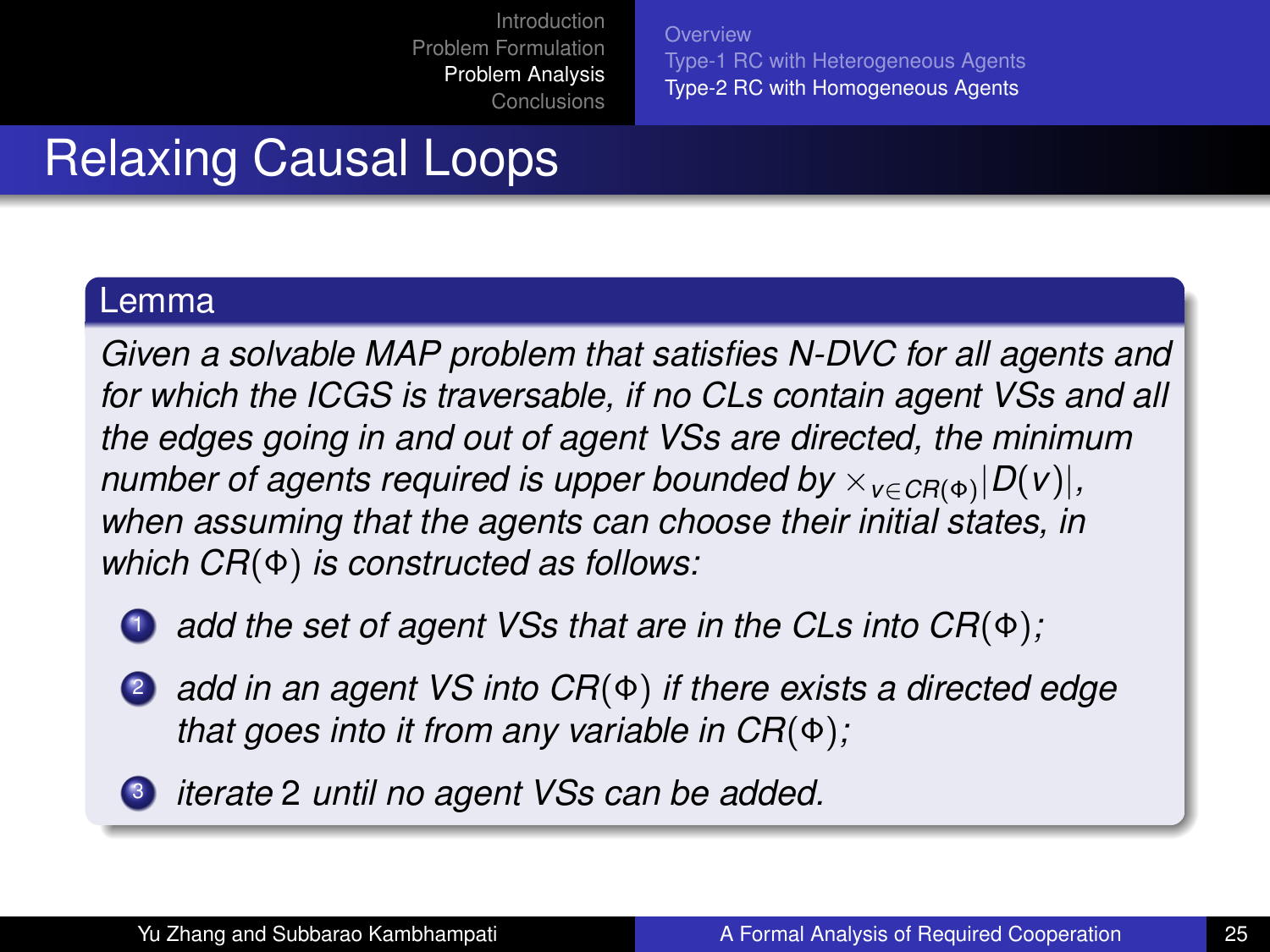**[Overview](#page-12-0)** [Type-1 RC with Heterogeneous Agents](#page-14-0) [Type-2 RC with Homogeneous Agents](#page-17-0)

# Relaxing TSS

#### Lemma

*Given a solvable MAP problem that satisfies N-DVC for all agents, if all the edges going in and out of agent VSs are directed, the minimum number of agents required is upper bounded by*  $\times_{V \in VS(\Phi)} |D(V)|$ , *when assuming that the agents can choose their initial states.*

- Diamond example, bounds returned are 2 for both
- **•** For discrete domains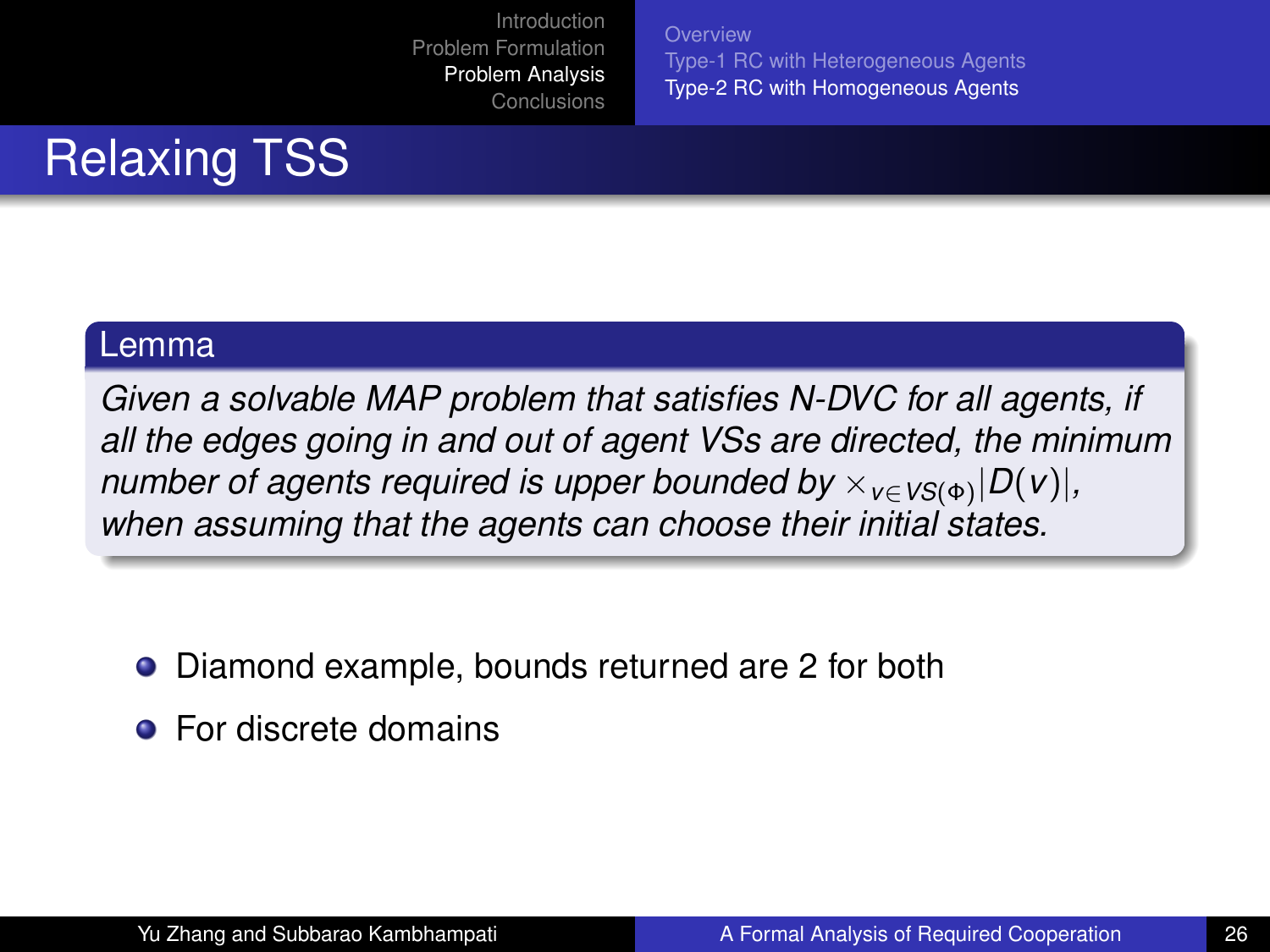### **Contributions**

In this work, we:

- Introduce the notion of required cooperation (RC) and the problems to determine RC and the minimum number of agents required (k-agent solvable)
- **•** Provide formal characterizations of situations where cooperation is required
- Provide upper bounds on the minimum number of agents required for RC problems

For future work, we plan to:

- Extend to temporal domain
- <span id="page-26-0"></span>● Provide tighter bounds for the minimal *k*, and extend to continuous domain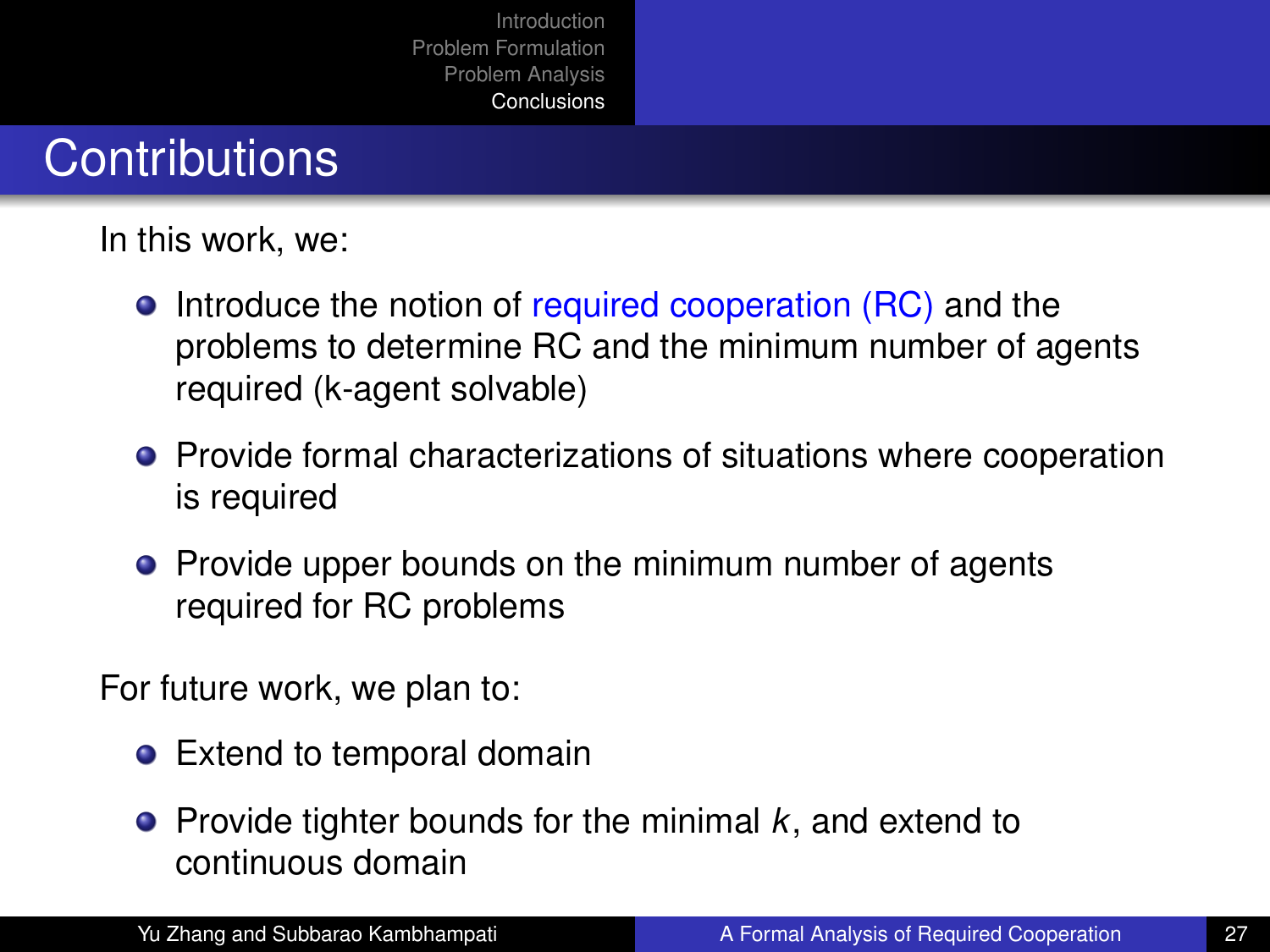### <span id="page-27-0"></span>References

<span id="page-27-2"></span>E.



From One to Many: Planning for Loosely Coupled Multi-Agent Systems.

In *Proceedings of the 18th International Conference on Automated Planning and Scheduling*, pages 28–35. AAAI Press.

Jonsson, A. and Rovatsos, M. (2011).

Scaling Up Multiagent Planning: A Best-Response Approach.

In *Proceedings of the 21th International Conference on Automated Planning and Scheduling*, pages 114–121. AAAI Press.

<span id="page-27-1"></span>

Multi-agent a\* for parallel and distributed systems.